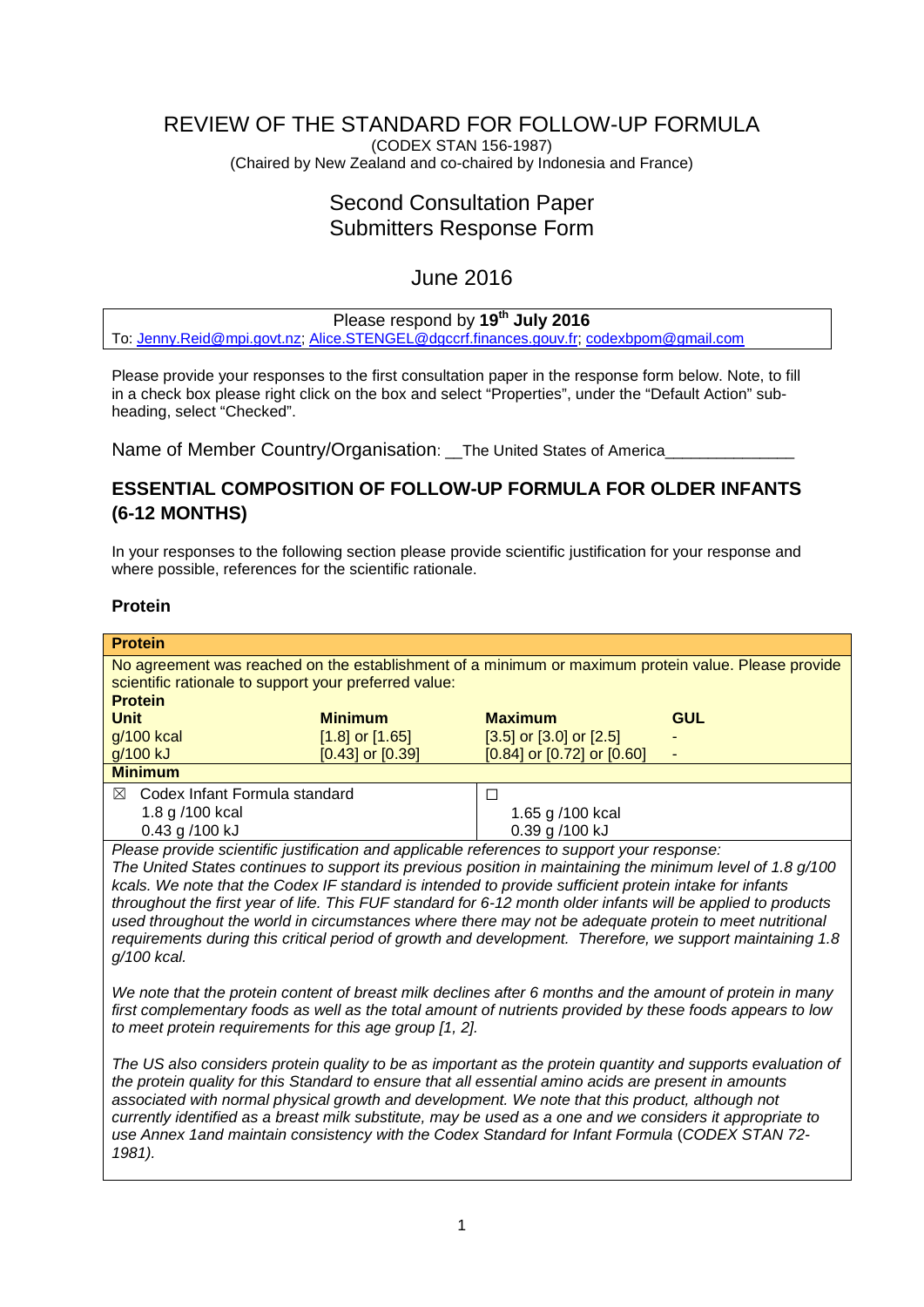| <b>Maximum</b>                                                                                                                                                                                                                                                                                                                                                                                                                                                                                                                                                                                                                                                                                                                                          |                                                                                                                                              |                              |                                                     |  |
|---------------------------------------------------------------------------------------------------------------------------------------------------------------------------------------------------------------------------------------------------------------------------------------------------------------------------------------------------------------------------------------------------------------------------------------------------------------------------------------------------------------------------------------------------------------------------------------------------------------------------------------------------------------------------------------------------------------------------------------------------------|----------------------------------------------------------------------------------------------------------------------------------------------|------------------------------|-----------------------------------------------------|--|
|                                                                                                                                                                                                                                                                                                                                                                                                                                                                                                                                                                                                                                                                                                                                                         | Codex IF std<br>⊠                                                                                                                            |                              | <b>EFSA</b><br>$\Box$                               |  |
|                                                                                                                                                                                                                                                                                                                                                                                                                                                                                                                                                                                                                                                                                                                                                         | 3.0 g /100 kcal                                                                                                                              |                              | 2.5 g /100 kcal                                     |  |
|                                                                                                                                                                                                                                                                                                                                                                                                                                                                                                                                                                                                                                                                                                                                                         | 0.72 g /100 kJ                                                                                                                               |                              | 0.60 g /100 kJ                                      |  |
| Please provide scientific justification and applicable references for your response:<br>The United States continues to support a maximum protein level of 3.0 g/100 kcals. This level is in<br>alignment with the Codex IF standard (CODEX STAN 72-1981) and suitable for the 6-12 month older<br>infant. However, we note that there is no new scientific evidence that suggests that the maximum level of<br>3.5 g/100 kcal would result in significant adverse nutritional issues and both of these levels are below the                                                                                                                                                                                                                             |                                                                                                                                              |                              |                                                     |  |
| 20% of total calories recommended from recent scientific evaluations [3]<br><b>Footnote 3</b>                                                                                                                                                                                                                                                                                                                                                                                                                                                                                                                                                                                                                                                           |                                                                                                                                              |                              |                                                     |  |
| Refers to the requirements of essential and semi-essential amino acids in follow-up formula:<br><sup>3)</sup> For an equal energy value the formula must contain an available quantity of each essential and semi-<br>essential amino acid at least equal to that contained in the reference protein (breast milk as defined in<br>Annex I); nevertheless for calculation purposes the concentrations of tyrosine and phenylalanine may be<br>added together and the concentrations of methionine and cysteine may be added together.<br>At present the draft standard does not contain an Annex I, please indicate whether you support inserting<br>Annex I of the Codex Standard for Infant Formula of if you consider that further work is required. |                                                                                                                                              |                              |                                                     |  |
| $\boxtimes$ insert Annex I (or refer) to the Codex Standard<br>for Infant Formula                                                                                                                                                                                                                                                                                                                                                                                                                                                                                                                                                                                                                                                                       |                                                                                                                                              | Standard for Infant Formula. | $\Box$ review the levels contained within the Codex |  |
| If you consider that a review is required, please indicate the basis for this review.<br>The United States considers protein quality to be as important as the protein quantity. We consider the<br>amino acid pattern in human milk to be the appropriate profile for the older infant and should mirror that of<br>breast milk. We support inserting Annex 1 for Codex Infant Formula Standard (CODEX STAN 72-1981) as<br>previously discussed in the response to the minimum protein level.                                                                                                                                                                                                                                                          |                                                                                                                                              |                              |                                                     |  |
| <b>Footnote 6</b>                                                                                                                                                                                                                                                                                                                                                                                                                                                                                                                                                                                                                                                                                                                                       |                                                                                                                                              |                              |                                                     |  |
| The majority of the eWG supported retaining elements of footnote 6.<br>[ <sup>6)</sup> Follow-up formula based on <del>non-hydrolysed</del> <b>intact</b> milk protein containing [ <del>less than 2</del> 1.65 to 1.8 g<br>protein/100 kcal] and follow-up [formula based on hydrolysed protein [containing less than 2.25 g<br>protein/100 kcal] should be clinically evaluated.                                                                                                                                                                                                                                                                                                                                                                      |                                                                                                                                              |                              |                                                     |  |
| Regarding formulas based on hydrolyzed protein, please state whether you think that all, or only those<br>containing less than [2.25 g/100 kcal] should be clinically evaluated.                                                                                                                                                                                                                                                                                                                                                                                                                                                                                                                                                                        |                                                                                                                                              |                              |                                                     |  |
| $\boxtimes$ All formulas based on hydrolyzed protein<br>$\Box$ Formulas based on hydrolysed protein<br>should be clinically evaluated<br>containing less than 2.25 g/100 kcal should be<br>clinically evaluated                                                                                                                                                                                                                                                                                                                                                                                                                                                                                                                                         |                                                                                                                                              |                              |                                                     |  |
| Please provide justification for your response.<br>The United States agrees that it is appropriate to retain footnote 6 but does not agree that that intact<br>protein should be used instead of non-hydrolyzed protein because doing so would be inconsistent with the<br>wording in the Infant Formula Standard and could create unnecessary confusion in terminology.<br>We consider it appropriate to retain the concept that any hydrolysed protein should be clinically tested for<br>growth, tolerance, and adverse events, since protein hydrolysates are manufactured by different                                                                                                                                                             |                                                                                                                                              |                              |                                                     |  |
| processes, resulting in products which may vary in nutritional adequacy particularly if not from cow milk<br>protein.                                                                                                                                                                                                                                                                                                                                                                                                                                                                                                                                                                                                                                   |                                                                                                                                              |                              |                                                     |  |
|                                                                                                                                                                                                                                                                                                                                                                                                                                                                                                                                                                                                                                                                                                                                                         |                                                                                                                                              |                              |                                                     |  |
| non-hydrolyzed milk protein<br>⊠<br>intact milk protein<br>⊔                                                                                                                                                                                                                                                                                                                                                                                                                                                                                                                                                                                                                                                                                            |                                                                                                                                              |                              |                                                     |  |
| Please provide justification for your response.<br>The United States suggests that the use of non-hydrolyzed protein be retain consistency with the Infant<br>Formula Standard's terminology.                                                                                                                                                                                                                                                                                                                                                                                                                                                                                                                                                           |                                                                                                                                              |                              |                                                     |  |
| Regardless of the minimum protein<br>level agreed to in Section 3.1, do you think that clinical evaluation would be required for any formulas<br>based on intact/non-hydrolysed milk protein?                                                                                                                                                                                                                                                                                                                                                                                                                                                                                                                                                           |                                                                                                                                              |                              |                                                     |  |
| $\boxtimes$ Yes, all formulas containing                                                                                                                                                                                                                                                                                                                                                                                                                                                                                                                                                                                                                                                                                                                | $\Box$ Yes, all formulas containing<br>no requirements for clinical<br>ப                                                                     |                              |                                                     |  |
| 1.65-1.8 g/100 kcal require<br>clinically evaluation                                                                                                                                                                                                                                                                                                                                                                                                                                                                                                                                                                                                                                                                                                    | 1.65-2.0 g/100 kcal require<br>evaluation of non-hydrolysed<br>clinically evaluation<br>formulas would be required at<br>1.65-1.8 g/100 kcal |                              |                                                     |  |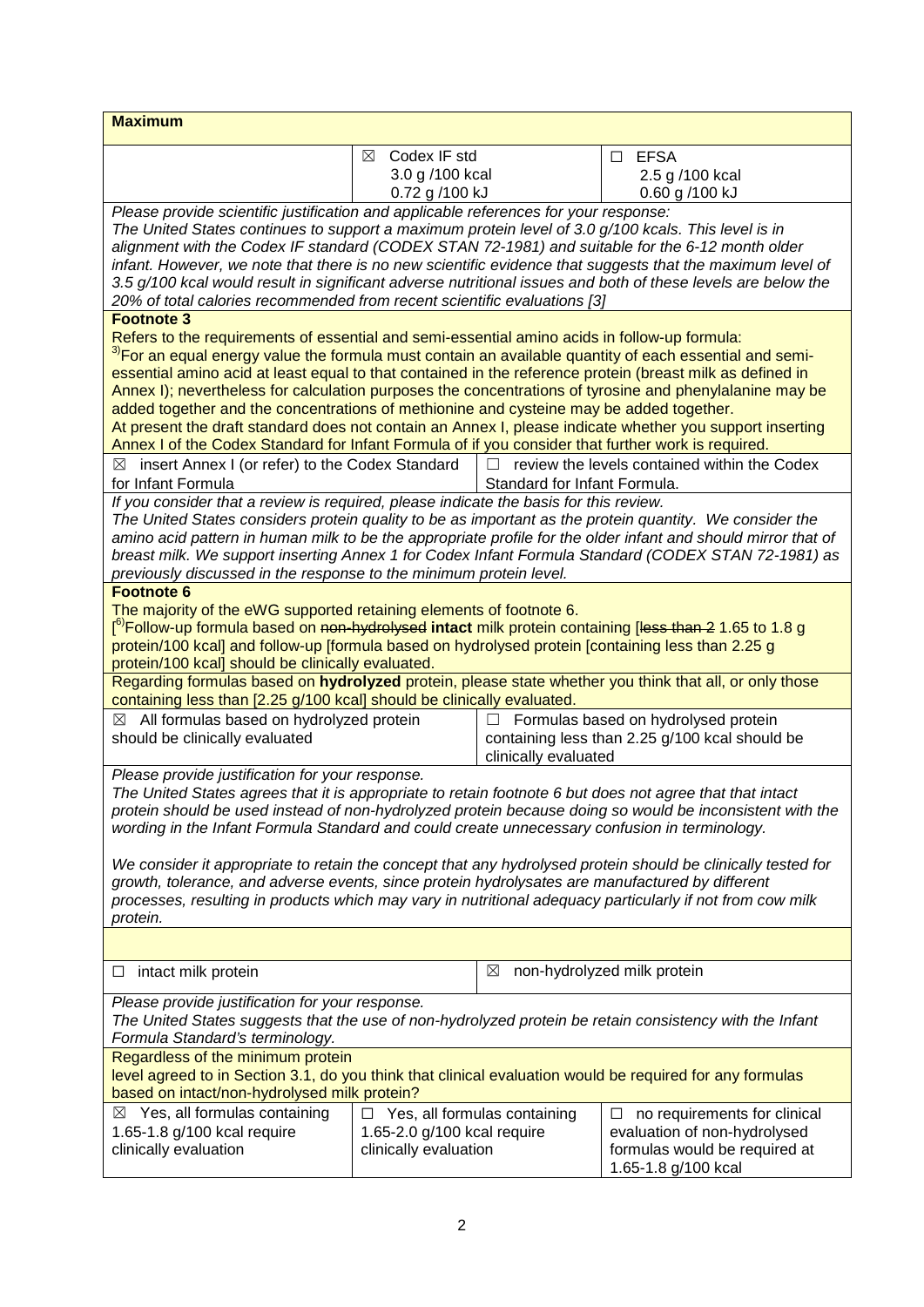*Please provide justification for your response. The United States considers clinical evaluation of 1.65-1.8 g protein/100 kcal necessary since there is very limited data available for such products.*

| If the eWG and Committee supported adoption of a minimum of 1.65 g/100 kcal for formula based on           |        |  |  |  |
|------------------------------------------------------------------------------------------------------------|--------|--|--|--|
| intact/non-hydrolysed milk protein, do you support the recommendation that the minimum protein level       |        |  |  |  |
| which requires clinical evaluation is placed in the footnote, rather than in the table? See Table 5 above. |        |  |  |  |
| $\boxtimes$ Yes                                                                                            | I ⊟ No |  |  |  |

# **Vitamin K**

| <b>Vitamin K</b>                                                                                                                                                                                                                                                                                                                                                                                                                                                                                      |                |                |            |  |
|-------------------------------------------------------------------------------------------------------------------------------------------------------------------------------------------------------------------------------------------------------------------------------------------------------------------------------------------------------------------------------------------------------------------------------------------------------------------------------------------------------|----------------|----------------|------------|--|
| The Chairs propose that the following drafting of vitamin K requirements for follow-up formula for<br>older infants is recommended for adoption by the Committee:                                                                                                                                                                                                                                                                                                                                     |                |                |            |  |
| <b>Vitamin K</b>                                                                                                                                                                                                                                                                                                                                                                                                                                                                                      |                |                |            |  |
| <b>Unit</b>                                                                                                                                                                                                                                                                                                                                                                                                                                                                                           | <b>Minimum</b> | <b>Maximum</b> | <b>GUL</b> |  |
| mcg/100 kcal                                                                                                                                                                                                                                                                                                                                                                                                                                                                                          | 4              |                | 27         |  |
| mcg/100 kJ                                                                                                                                                                                                                                                                                                                                                                                                                                                                                            |                |                | 6.5        |  |
|                                                                                                                                                                                                                                                                                                                                                                                                                                                                                                       |                |                |            |  |
| Please comment on this proposal and provide your justification:<br>We note a typographical error in the table above regarding the units -it states mg when it should<br>be mcg.                                                                                                                                                                                                                                                                                                                       |                |                |            |  |
| The United States supports the recommendation from the chairs for the level of 4 micrograms and<br>is not aware of any new evidence that would support lowering the level of Vitamin K.                                                                                                                                                                                                                                                                                                               |                |                |            |  |
| We note that the Codex IF standard (CODEX STAN 72-1981) is intended to provide sufficient<br>Vitamin K intake for infants throughout the first year of life whether they have received an<br>intramuscular injection of vitamin K at birth or not. This FUF standard for older infants will be<br>applied to products used throughout the world in circumstances where there may not be adequate<br>Vitamin K to meet nutritional requirements during this critical period of growth and development. |                |                |            |  |

*We consider that lowering the vitamin K minimum places infants at risk of a hemorrhagic episode with the associated mortality and morbidity untenable [4]. Therefore, we support aligning with* 

# **Vitamin C**

*Codex Infant Formula standard of 4 ug/100 kcals.*

| <b>Vitamin C</b>                                                                                                 |                |        |                  |                                                                                                  |
|------------------------------------------------------------------------------------------------------------------|----------------|--------|------------------|--------------------------------------------------------------------------------------------------|
|                                                                                                                  |                |        |                  | No eWG consensus was reached on the establishment of a minimum vitamin C value. Based on the eWG |
| responses, please provide rationale to support your preferred value in square brackets:                          |                |        |                  |                                                                                                  |
| Vitamin C <sup>15)</sup>                                                                                         |                |        |                  |                                                                                                  |
| <b>Unit</b>                                                                                                      | <b>Minimum</b> |        | <b>Maximum</b>   | <b>GUL</b>                                                                                       |
| mg/100 kcal                                                                                                      | [10]           | $[4]$  |                  | $70^{16}$                                                                                        |
| mg/100 kJ                                                                                                        | [2.5]          | [0.96] |                  | $17^{16}$                                                                                        |
| <sup>15)</sup> expressed as ascorbic acid                                                                        |                |        |                  |                                                                                                  |
| <sup>16)</sup> This GUL has been set to account for possible high losses over shelf-life in liquid formulas; for |                |        |                  |                                                                                                  |
| powdered products lower upper levels should be aimed for.                                                        |                |        |                  |                                                                                                  |
| <b>Minimum levels</b>                                                                                            |                |        |                  |                                                                                                  |
| $\boxtimes$ Codex IF Standard                                                                                    |                |        | $\sqsupset$ EFSA |                                                                                                  |
| 10 mg/100 kcal                                                                                                   |                |        | 4 mg/100 kcal    |                                                                                                  |
| 2.5 mg/100 kJ                                                                                                    |                |        | 0.96 kJ/100 kcal |                                                                                                  |
| Taking a precautionary approach and aligned with                                                                 |                |        |                  | Based on vitamin C requirement levels established                                                |
| the Codex Infant Formula Standard                                                                                |                |        |                  | by EFSA, taking into account that complementary                                                  |
|                                                                                                                  |                |        |                  | foods are consumed from six months.                                                              |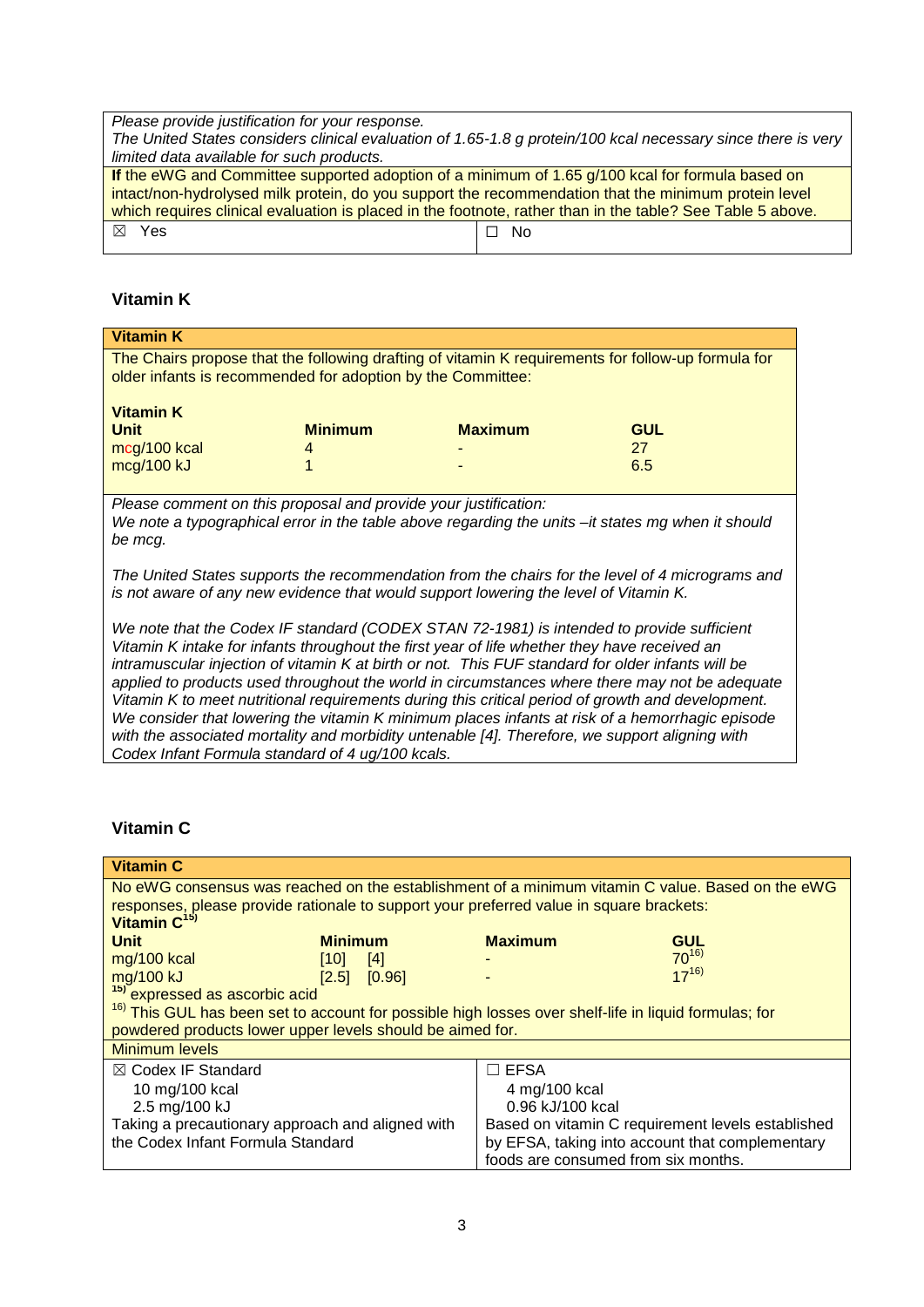#### *Please provide your preferred response*:

The United States finds the Codex Infant Formula Standard (CODEX STAN 72-1981) to be nutritionally appropriate throughout the first year of life. Although there is some data to indicate a lower level may be adequate for infants in developed countries, a worldwide standard should consider the needs of all populations and sources of vitamin C from other foods may not be available or adequate from the developing diversified diet and the limited intake of the older infant. If the Committee decides to lower the level of vitamin C, we should consider any potential effects on iron absorption as well as product stability.

Vitamin C is known to enhance iron absorption and lowering the amount of Vitamin C in the formulation, may decrease iron absorption. Further discussion regarding the vitamin C to iron ratio should be considered before a change in the level is made. We also note that lowering the amount of Vitamin C may decrease shelf-life stability. We note that after age 4 months, the iron reserves of the infant are reduced and the infant may become iron deficient and this situation is exacerbated if the infant's prenatal conditions didn't support adequate iron reserve. Non-heme iron absorption is enhanced by vitamin C and a molar ratio of vitamin C to iron of 2:1, respectively, supports a two fold increase of iron absorption to about 10% [5].

#### **Zinc**

| <b>Zinc</b>                                                                                                                        |                |                          |            |  |
|------------------------------------------------------------------------------------------------------------------------------------|----------------|--------------------------|------------|--|
| Based on the views of the eWG and evidence provided, the Chairs propose the following drafting of zinc                             |                |                          |            |  |
| requirements for follow-up formula for older infants is recommended for adoption by the Committee                                  |                |                          |            |  |
| <b>Zinc</b>                                                                                                                        |                |                          |            |  |
| <b>Unit</b>                                                                                                                        | <b>Minimum</b> | <b>Maximum</b>           | <b>GUL</b> |  |
| mg/100 kcal                                                                                                                        | 0.5            | $\overline{\phantom{a}}$ | 1.5        |  |
|                                                                                                                                    |                |                          |            |  |
| $\frac{mg/100 \text{ kJ}}{20}$ For Follow-up formula based on soy protein isolate a minimum value of 0.75 mg/100 kcal (0.18 mg/100 |                |                          |            |  |
| $kJ$ ).                                                                                                                            |                |                          |            |  |
| The United States supports the Chairs suggestion to align zinc levels with the Standard for Infant Formula.                        |                |                          |            |  |
|                                                                                                                                    |                |                          |            |  |

# **Optional Ingredients: DHA**

|                                                                                                                                                                                                                                                                                                                                               | Docosahexaenoic acid (DHA)               |                |                                                                                                                                                                                                                                                                                                                                                                                                                                                    |  |  |
|-----------------------------------------------------------------------------------------------------------------------------------------------------------------------------------------------------------------------------------------------------------------------------------------------------------------------------------------------|------------------------------------------|----------------|----------------------------------------------------------------------------------------------------------------------------------------------------------------------------------------------------------------------------------------------------------------------------------------------------------------------------------------------------------------------------------------------------------------------------------------------------|--|--|
| No consensus was reached on the need for a minimum level, as a compromise could you accept that a<br>statement is included in the footnote stating that national authorities can establish minimum requirements<br>for the optional addition of DHA at their discretion.<br>Docosahexaenoic acid <sup>21)</sup>                               |                                          |                |                                                                                                                                                                                                                                                                                                                                                                                                                                                    |  |  |
| <b>Unit</b>                                                                                                                                                                                                                                                                                                                                   | <b>Minimum</b>                           | <b>Maximum</b> | <b>GUL</b>                                                                                                                                                                                                                                                                                                                                                                                                                                         |  |  |
| % fatty acids and the state of the state of the state of the state of the state of the state of the state of the state of the state of the state of the state of the state of the state of the state of the state of the state<br>the nutritional needs.                                                                                      | $\lceil - \rceil$ or $\lceil 0.3 \rceil$ |                | 0.5<br><sup>21)</sup> If docosahexaenoic acid (22:6 n-3) is added to follow-up formula, arachidonic acid (20:4 n-6) contents<br>should reach at least the same concentration as DHA. The content of eicosapentaenoic acid (20:5 n-3),<br>which can occur in sources of LC-PUFA, should not exceed the content of docosahexaenoic acid.<br>Competent national and/or regional authorities may deviate from the above conditions, as appropriate for |  |  |
| $\boxtimes$ Yes                                                                                                                                                                                                                                                                                                                               |                                          | $\Box$ No      |                                                                                                                                                                                                                                                                                                                                                                                                                                                    |  |  |
| The United States is not aware of evidence that supports setting a minimum level of DHA, at this time. As<br>an optional ingredient, if DHA is added, consideration should be given that it is added at a level that is<br>associated with a scientifically supported positive physiological outcome(s) to the older infant (6-12<br>months). |                                          |                |                                                                                                                                                                                                                                                                                                                                                                                                                                                    |  |  |
| We continue to support the information found and agreed to at CCNFSDU37 in footnote 21 regarding the<br>relationship among DHA, ARA, and EPA. We also support the sentence regarding national authorities                                                                                                                                     |                                          |                |                                                                                                                                                                                                                                                                                                                                                                                                                                                    |  |  |

*deviating from the above conditions as stated on page 30 of the second consultation.*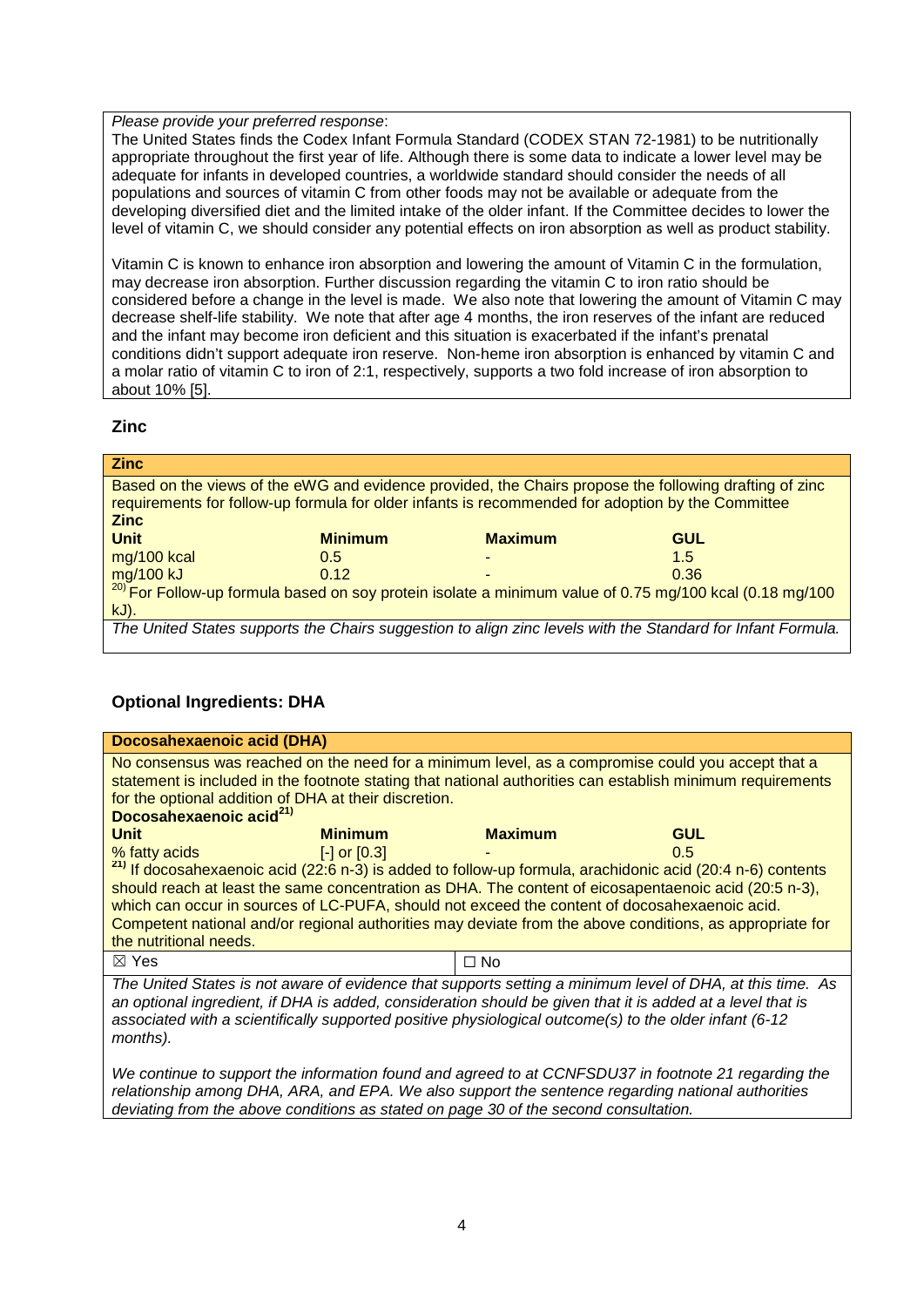# **Optional Ingredients: L(+) lactic acid producing cultures**

| Optional ingredients: L(+) lactic acid producing cultures<br>Optional addition L(+) lactic acid producing cultures                                                                                             |                                                                                                                |                               |  |  |
|----------------------------------------------------------------------------------------------------------------------------------------------------------------------------------------------------------------|----------------------------------------------------------------------------------------------------------------|-------------------------------|--|--|
|                                                                                                                                                                                                                |                                                                                                                |                               |  |  |
| [3.3.2.4 Only L(+) lactic acid producing cultures may be used]<br>Several eWG members noted there are two purposes for the addition of L(+) lactic acid producing cultures                                     |                                                                                                                |                               |  |  |
|                                                                                                                                                                                                                | referring to both the acidification of formula and supplementation with probiotics.                            |                               |  |  |
| both types of addition.                                                                                                                                                                                        | Please indicate if you consider that the sub-Section 3.3.2.4 (Optional ingredients) should refer to one, or    |                               |  |  |
|                                                                                                                                                                                                                | $\Box$ For the purpose of acidification                                                                        | $\Box$ For the purpose of     |  |  |
|                                                                                                                                                                                                                | of formula only. Contains                                                                                      | supplementing with probiotics |  |  |
|                                                                                                                                                                                                                | minimal amounts of viable                                                                                      | only                          |  |  |
|                                                                                                                                                                                                                | bacteria.                                                                                                      |                               |  |  |
| Please provide justification for your preferred response:                                                                                                                                                      |                                                                                                                |                               |  |  |
|                                                                                                                                                                                                                | United States considers it important to separate the two purposes of the addition of $L(+)$ lactic acid        |                               |  |  |
| an acidity regulator.                                                                                                                                                                                          | producing culture 1) for physiological effects in the infants gut, and 2) as a food additive that functions as |                               |  |  |
|                                                                                                                                                                                                                |                                                                                                                |                               |  |  |
|                                                                                                                                                                                                                | The first purpose takes into account the scientific evidence related to the addition of microorganisms for     |                               |  |  |
|                                                                                                                                                                                                                | purported beneficial physiological effects. We agree with the Chairs that FUF standards should align with      |                               |  |  |
|                                                                                                                                                                                                                | Infant Formula Standard (CODEX STAN 72-1981) in regards the addition of L(+) lactic acid producing             |                               |  |  |
| cultures.                                                                                                                                                                                                      |                                                                                                                |                               |  |  |
|                                                                                                                                                                                                                | If you consider that standard should allow for both types of addition, please indicate if you think that this  |                               |  |  |
| (Section 3.3.2).                                                                                                                                                                                               | should be captured within 3.3.2.4, or as two separate clauses within the Optional Ingredients Section          |                               |  |  |
| The United States suggests that to avoid confusion, the two purposes of $L(+)$ lactic acid in the FUF                                                                                                          |                                                                                                                |                               |  |  |
| standard be separated as in the Infant Formula Standard where this ingredient is listed as an optional                                                                                                         |                                                                                                                |                               |  |  |
| ingredient and listed under Food Additives. Formulas that are acidified by use of L(+) lactic acid bacteria                                                                                                    |                                                                                                                |                               |  |  |
| are used in production of a fermented product and the amount of bacteria that remain are not there for                                                                                                         |                                                                                                                |                               |  |  |
| physiological effects, although they may have some effect.                                                                                                                                                     |                                                                                                                |                               |  |  |
| Based on your response above, and considering that principles for optional addition of ingredients (3.3.2.1                                                                                                    |                                                                                                                |                               |  |  |
| and 3.3.2.2) apply, do you consider that any of the following additional concepts need to be included in<br>any proposed amended wording, please tick all that apply.                                          |                                                                                                                |                               |  |  |
| $\Box$ The safety and suitability of the addition of strains shall be demonstrated by generally accepted                                                                                                       |                                                                                                                |                               |  |  |
| scientific evidence                                                                                                                                                                                            |                                                                                                                |                               |  |  |
| $\Box$ Follow-up formula prepared ready for consumption must contain significant amounts of the viable                                                                                                         |                                                                                                                |                               |  |  |
| bacteria                                                                                                                                                                                                       |                                                                                                                |                               |  |  |
| $\Box$ For the purpose of producing acidified formulas                                                                                                                                                         |                                                                                                                |                               |  |  |
| $\Box$ Non-pathogenic lactic acid cultures may be used                                                                                                                                                         |                                                                                                                |                               |  |  |
| <b>OR</b>                                                                                                                                                                                                      |                                                                                                                |                               |  |  |
| ⊠ No additional wording is required. Alignment with the Codex Infant Formula Standard                                                                                                                          |                                                                                                                |                               |  |  |
| Please provide justification for your response and any proposed draft text.                                                                                                                                    |                                                                                                                |                               |  |  |
| The United States considers the first three listed suggestions as relevant but we do not consider additional                                                                                                   |                                                                                                                |                               |  |  |
| wording needed since the addition of any optional ingredient requires that the safety and suitability of the<br>ingredient is covered under General Principles for establishing minimum and maximum values for |                                                                                                                |                               |  |  |
| essential composition of infant formula, Annex II CODEX STAN 72-1981.                                                                                                                                          |                                                                                                                |                               |  |  |
|                                                                                                                                                                                                                |                                                                                                                |                               |  |  |

# **ESSENTIAL COMPOSITION OF FOLLOW-UP FORMULA FOR OLDER YOUNG CHILDREN (12-36 MONTHS)**

# **Proposed approach**

# **Mandatory (core) composition**

Do you support the approach taken for determining the mandatory (core) composition, as well as identifying those nutrients requiring specific compositional parameters, that is :

• Evidence to support nutritional issues for young children of global concern;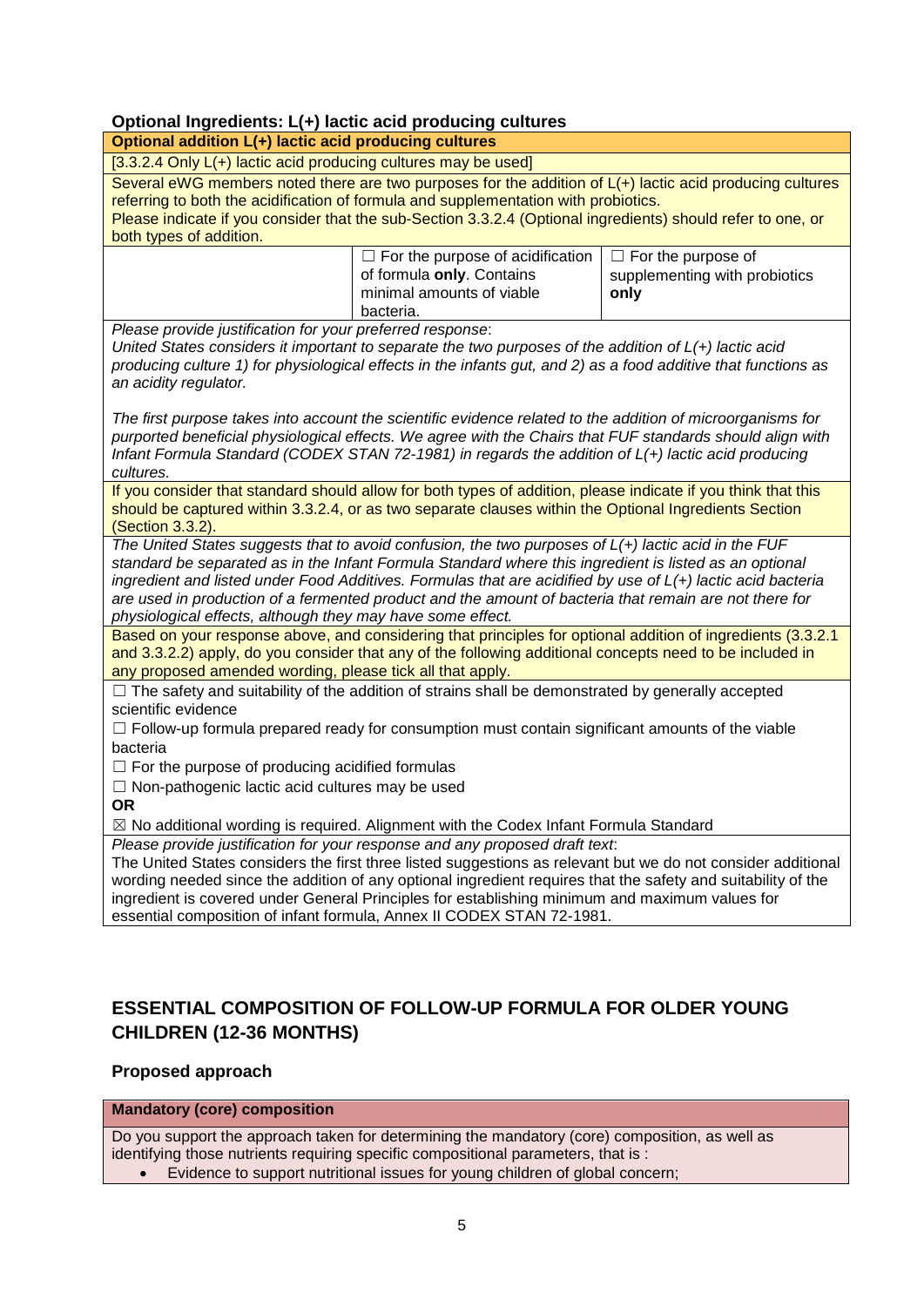- Contribution to the overall nutritional quality/integrity of the product;
- The contribution of key nutrients from cows milk for equivalence; and
- The strength of committee support for including in the core composition.

*Answer: The United States appreciates all the work the Chairs have done in providing the eWG with scientific discussion and suggested avenues to pursue. We consider the principles identified by the chairs*  for the product for this age group helpful. We consider that the product for the 12-36 month old should *contribute a positive nutritional profile/ composition of the complementary diet as a liquid beverage and that the product addresses the global inadequacies that have been identified. The advantage of such a product is that it can provide essential nutrients at levels not found in cows' milk and at more ideal levels.*

*The discussion to date, and the compositional profile discussed so far, suggests that it is a distinctly different product from FUF for older infants (FUF-OI). We have continued to use the designation FUF for young children in these comments but, as indicated in our responses to the questions on scope and labelling, we consider that a distinctly different name is needed for the accurate identification and safe use of this product category.* 

*The product could be a cow milk alternative beverage that would be formulated to address the nutritional inadequacies that have been identified for young children throughout the world. We note that by providing the nutrient profile, plant based protein products could be included in this category as in the infant formula standard and the proposed standard for FUF-OI. In addition, the nutritional profile for the standard for the 12-36 month product should allow for the combinations of plant sources as the science and technology suggests that such proteins might be appropriate.*

Should there be a minimum number of principles that each nutrient must meet in order for it to be considered part of the mandatory (core) composition, or requiring specific compositional parameters in follow-up formula for young children? Please state what this should be.

Answer: The General Principles that guided the Infant Formula Standard (Appendix II) should be used as *a guide for this Standard as well. Modifications could be made if the principle isn't applicable but all should be considered.*

#### **Voluntary Nutrient Additions**

*Further to the mandatory (core) composition, other essential nutrients may be added to follow-up formula*  for young children, either as a mandated addition to the (core) composition required by national *authorities, or as a voluntary addition by manufacturers. These nutrients can be chosen from the essential composition of follow-up formula for older infants. The nutrient levels must be:*

- *as per the min, max, GULs stipulated for follow-up formula for older infants; or*
- *based on the min, max, GULs stipulated for follow-up formula for older infants, and amended if the nutritional needs of the local population and scientific justification warrants deviating from the level stipulated for older infants, or*
- *in conformity with the legislation of the country in which the product is sold.*

*Note: all footnotes relevant to these listed essential nutrients, also apply when added to follow-up formula for young children*

#### **QUESTION:**

Please comment on the proposed approach presented above for the voluntary addition of other essential nutrients. If you do not support this approach, please present an alternative approach with justification. **Answer:**

*Please provide justification for your answer:*

*The United States agrees with the approach described above and we would support the voluntary addition of other essential nutrients so that the flexibility needed to address differing needs is addressed.* 

*However, we note that too much flexibility could become problematic when setting a "standard" for the product for the 12-36 month old and could render such a "standard" meaningless resulting in products that could be so varied the consumer will be confused regarding appropriate use.*

#### **QUESTION:**

Are there any essential nutrients that are not part of the proposed mandatory (core) composition, where the levels would need to be different to that for follow-up formula for older infants, noting that the principles would allow for deviating from the level stipulated for older infants if the nutrient needs of the local population and scientific justification warrants this? Please provide justification for your answer. **Answer:**

*Please provide justification for your answer:*

*The United States considers that the complementary diet of the young child should have all the nutrients*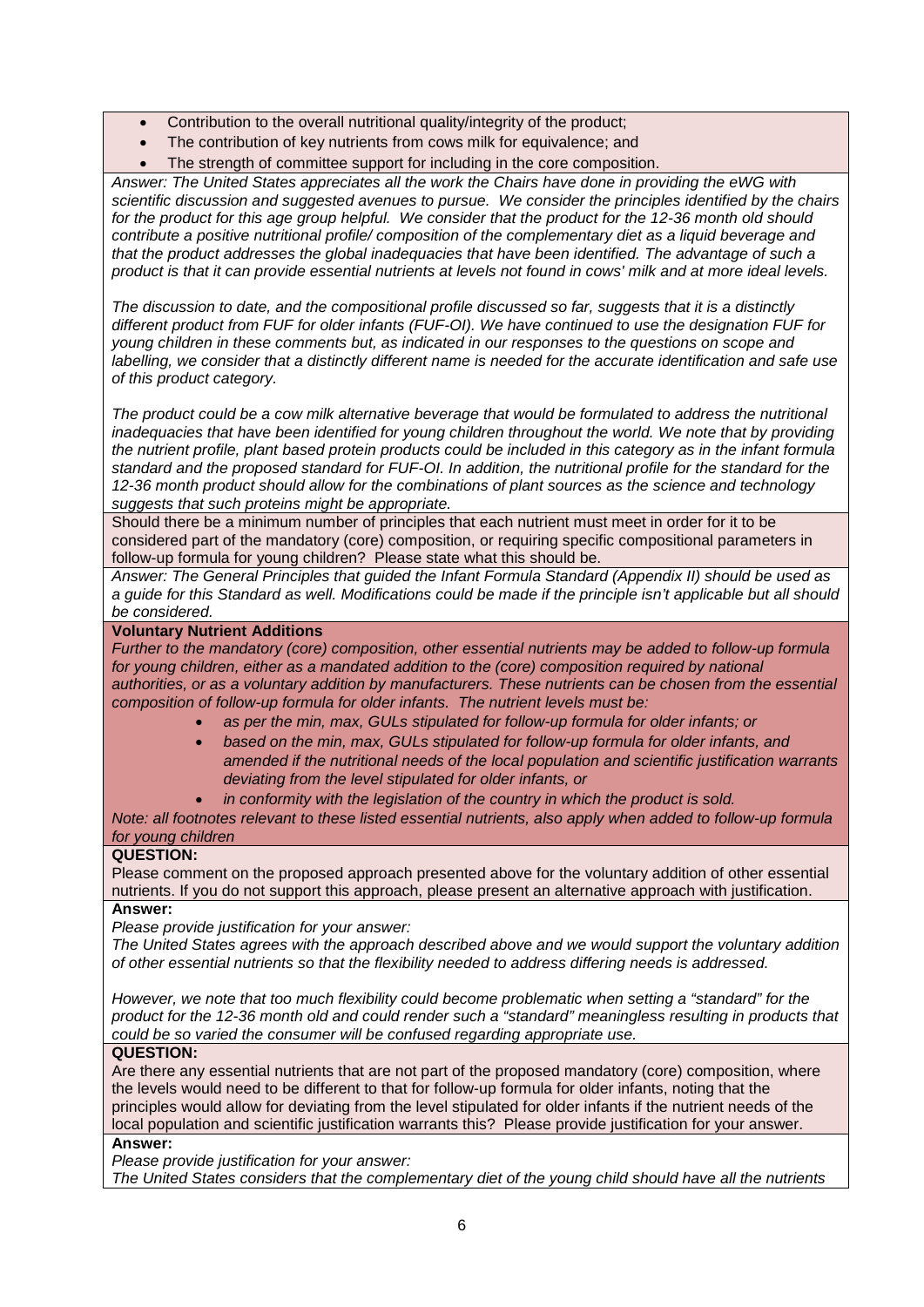*needed for normal physical growth and development. However, given the global inadequacies that have been identified, cow milk without modification would not provide the nutrients of concern particularly if the other complementary foods are not nutritionally adequate or in short supply. If cow milk is not available, then the complementary foods would have to make up the difference and are not likely to be able to do so, even if some foods are fortified. A cow milk alternative beverage that can bridge the nutrient gap could provide a safety net for these children.*

#### **Optional Ingredients**

- In addition to the [mandatory (core)] compositional requirements [and voluntary essential nutrient provisions] listed under [insert appropriate subsection] to [and] [insert appropriate subsection], other ingredients or substances may be added to follow-up formula for older infants [young children] where the safety and suitability of the optional ingredient for particular nutritional purposes, at the level of use, is evaluated and demonstrated by generally accepted scientific evidence.
- When any of these ingredients or substances is added, the formula shall contain sufficient amounts to achieve the intended effect, [taking into account levels in human milk].
- [The following substances may be added in conformity with national legislation, in which case their content per 100 kcal (100kJ) in the Follow-up Formula ready for consumption shall not exceed the levels listed below. This is not intended to be an exhaustive list, but provides a guide for competent national and/or regional authorities as to appropriate levels when these substances are added]. The Chairs propose deleting the third bullet point in preference for a principles based approach rather than inclusion of any substances in a list.

#### **QUESTION:**

Please comment on the proposed approach and principles presented above for the voluntary addition of optional ingredients and substances to follow-up formula for young children. If you do not support this approach, please present an alternative approach with justification.

#### **Answer:**

*Please provide justification for your answer:*

*The United States supports the Chairs' proposal to delete the third bullet and supports the approach suggested for the addition of optional ingredients as principle based.*

#### **QUESTION:**

Please comment on whether the second principle (bullet point 2) should include the requirement that levels of optional ingredients or substances should 'take into account levels in human milk' for follow-up formula for young children. Please provide justification for your answer.

**Answer:**

*Please provide justification for your answer:* 

*The second bullet is important as it relates to the effect(s) that the ingredient is purported to support. If a certain level of an optional ingredient has been shown scientifically to have an intended effect, then that is the level that should be in the product, assuming other viable sources are not available. Adding less would be misleading the consumer into thinking the product will perform in way that it cannot.*

#### **QUESTION:**

Do you support deletion of the third bullet point for follow-up formula for young children? **Answer:**

*Please provide justification for your answer:* 

*As stated above, the United States agrees with the suggestion from the chairs and supports the deletion of the third bullet as the Chairs suggest and rely on principles rather than a list.* 

### **Energy contribution from macronutrients**

#### **Energy contribution from macronutrients**

Please provide comment and justification as to whether it is necessary to define specific macronutrient percentage contribution to overall energy.

*Answer:*

The United States considers it important and necessary to define the specific macronutrient percentage contributions to overall energy in this product in order to provide an appropriate distribution of energy sources for this age group and provide for the nutritional integrity of the product.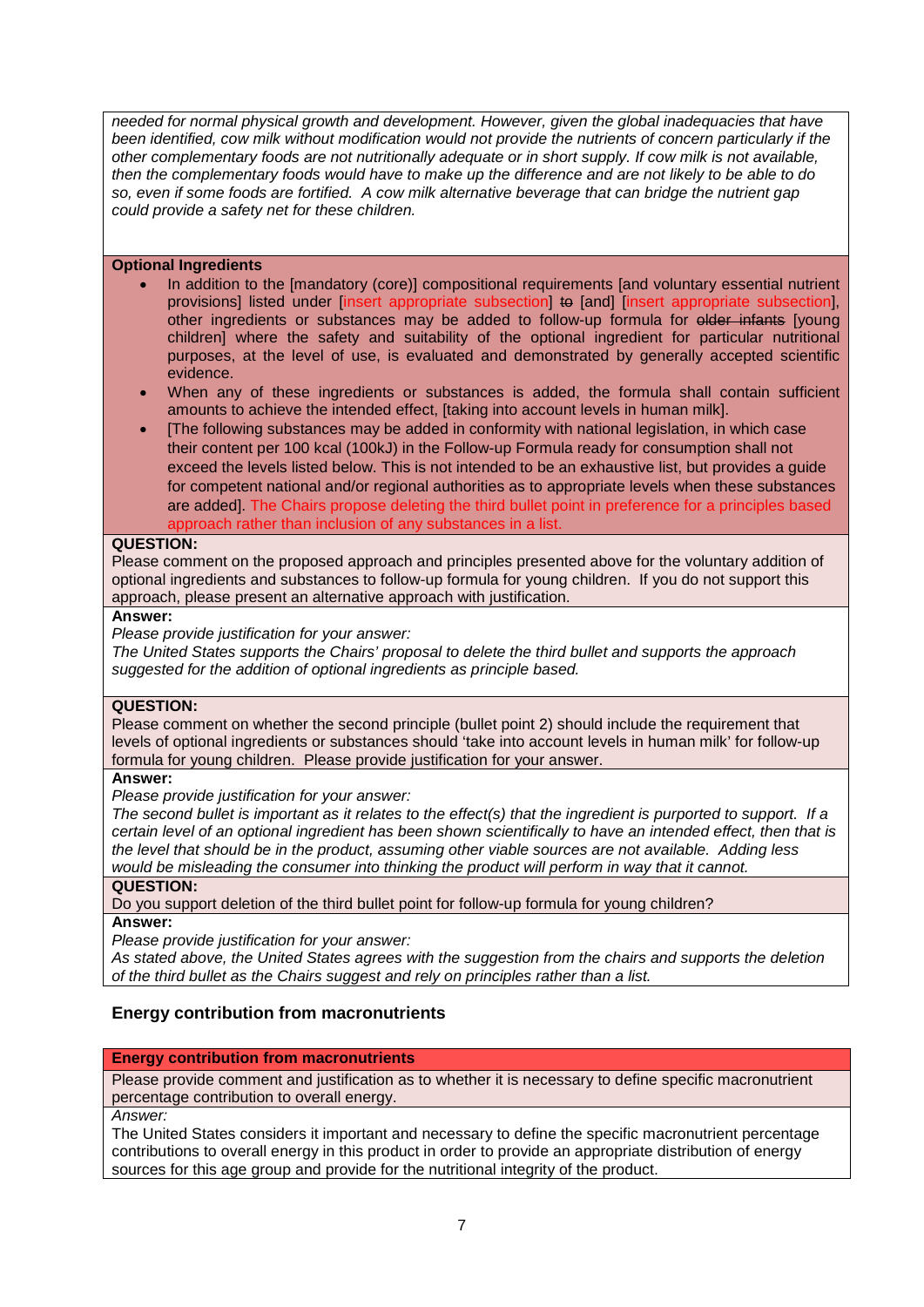## **Energy**

| <b>Energy</b>                                       |                                 |               |                                                                                                                                               |
|-----------------------------------------------------|---------------------------------|---------------|-----------------------------------------------------------------------------------------------------------------------------------------------|
| <b>Energy</b><br>Unit<br>$kcal/100$ ml<br>kJ/100 ml | <b>Minimum</b><br>[60]<br>[250] | [45]<br>[188] | <b>Maximum</b><br>$[70]$<br>$[293]$<br>Should the range for the energy density of follow-up formula for young children accommodate the energy |
|                                                     |                                 |               | content of full fat cows' milk and reduced fat cows' milk, or align with the minimum energy density of                                        |
| follow-up formula for older infants?                |                                 |               |                                                                                                                                               |
| $\boxtimes$ FUF-older infants & full fat cows' milk |                                 |               | $\Box$ Reduced fat cows' milk (~1.5-2% fat)                                                                                                   |
| 60 kcal/100ml                                       |                                 |               | 45 kcal/100 ml                                                                                                                                |
| 250 kJ/100 ml                                       |                                 |               | 188 kJ/100 ml                                                                                                                                 |
| Please provide iustification for your answer        |                                 |               |                                                                                                                                               |

*Please provide justification for your answer*

*The United States considers the period between 12 and 36 months of age a transitional period in which the complementary diet advances. Concerns about the development of obesity has resulted in the suggestion that reduced fat cows' milk may be appropriate for children in this age group when there is a*  family history of obesity or the child is gaining excessive weight or level of saturated fat intake is of *concern. However, unless these issues have been identified, the recommendation is for full fat milk in order to meet the caloric demands of growth and development [6]. We also suggest that consideration be given to the change in the level of the other macronutrients when a change in the percent of fat is made, so that more protein and/or carbohydrate would be needed to meet total calories.* 

*We also consider it important that the total energy level allows for protein utilization for growth and maintenance and not as a source of energy.*

Do you support establishing a maximum energy density for follow-up formula for young children? If so, do you have suggestions as to how this level should be derived?

*Answer:*

*The United States considers that the product's total energy density should be within the caloric range of full fat cows' milk, as caloric densities than that of cows' milk may suggest a different use for the product.*

### **Protein**

#### **Protein**

Considering the eWG's varied views, are minimum and maximum requirements necessary? If so, please state your preferred approach on how to establish protein requirements?

P*lease provide justification for your answer*

*The United States appreciates the complexity and diversity of views presented by the Chairs. We consider it important to establish a minimum level for protein (and fat) in the product for 12-36 month olds since protein is needed for continued growth and development and should not be used not as a source of energy. We note that the Acceptable Macronutrient Distribution Ranges (AMDRs) for this age group for protein is 5% to 20%. We also note that the conversion of dietary protein to body proteins does not operate at 100% efficiency and dietary protein needed for growth must be adjusted to account for this inefficiency which is about 58%. [6].* 

*We further consider that since cow milk provides 21% of energy from protein, a protein level for this product, in light of the limitations of protein availability, inefficiency of conversion to body proteins, and protein quality, levels that could contribute 10% to 20% of energy from protein without adverse effects could be considered.*

Should there be requirements for protein quality? If so how this might be achieved? Please consider both the current Follow-up formula standard, and proposals within the draft standard for older infants.

### P*lease provide justification for your answer*

*The United States considers it appropriate to have a protein quality requirement for FUF for young children. We consider that the protein quality for 12-36 months as important as that for the older infant and both essential and non-essential amino acids and pattern should be considered. However, the United States considers further discussion on the appropriate amino acid pattern is needed for the 12-36*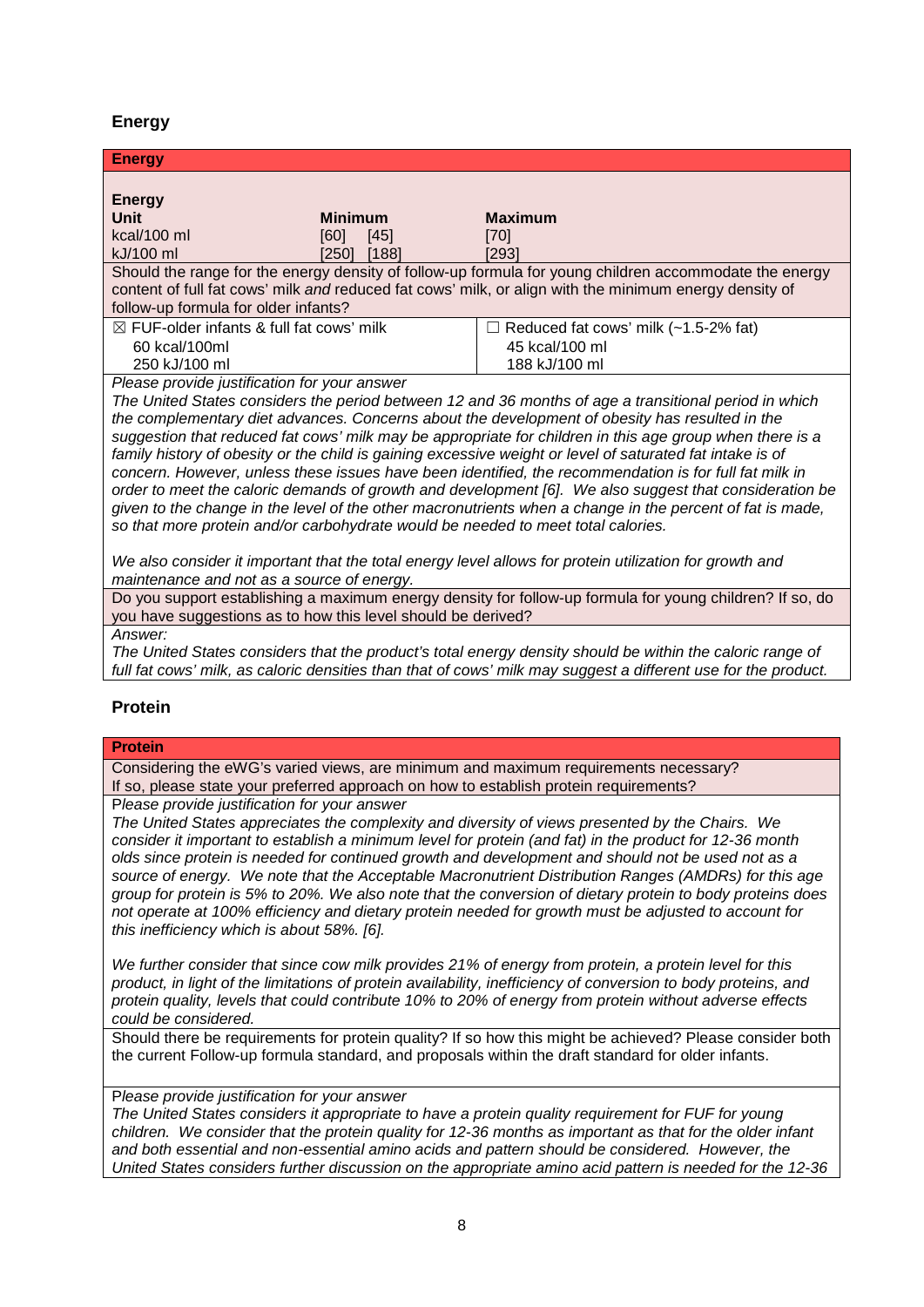*month old since the Committee agreed that 12 months of age was a the point of demarcation for the composition of the products .*

*We are aware of recommendations from the joint FAO Expert Consultation on Protein Quality Evaluation in Human nutrition in 2011 [7], as well as the discussion regarding the use of the amino acid pattern provided in this document for the 12-36 month old. We also note that here are considerable issues and concerns with replacing the PDCAAS with DIAAS approaches that were identified by the Working group of Experts that include limited data on true ileal amino acid digestibility in foods for humans, lack of internationally harmonized methods, and limitations of the regression model. For the purposes of this product for this age group, the statement included in 3.2.1.1 from the current FUF Standard (CODEX STAN 156-1987) "The quality of the protein shall not be less than 85%" of that of casein" could provide adequate assurance that the protein quality requirement would be met, regardless of the protein source.*

# **Total Fat**

| <b>Total fat</b>                                                                                               |                                                 |  |  |  |
|----------------------------------------------------------------------------------------------------------------|-------------------------------------------------|--|--|--|
| Based on the eWG recommendation to establish total fat requirements, please state your preferred               |                                                 |  |  |  |
| minimum total fat value?                                                                                       |                                                 |  |  |  |
| <b>Current Codex FUF standard</b>                                                                              | □ Proposed Codex FUF standard for older infants |  |  |  |
| 3.0 g/100 kcal                                                                                                 | 4.4 g/100 kcal                                  |  |  |  |
| 0.7 g/100 kJ                                                                                                   | 1.1 g/100 kJ                                    |  |  |  |
| $\Box$ Reduced fat cows' milk                                                                                  | $\boxtimes$ Alternative value, please specify   |  |  |  |
| 3.5 g/100 kcal                                                                                                 | 4 g/100 kcal                                    |  |  |  |
| 0.8 g/100 kJ                                                                                                   |                                                 |  |  |  |
| Please provide justification for your answer                                                                   |                                                 |  |  |  |
| The United States supports discussion of the use of the minimum level in the proposed Codex standard           |                                                 |  |  |  |
| for young children. Children ages 24 and 36 months of age consuming 30% of calories from fat appear            |                                                 |  |  |  |
| to have adequate growth [8] but not children 12-24 months old. However, more recent research                   |                                                 |  |  |  |
| provided in the Commission directive and EFSA NDA Panel of 2014 suggests higher levels of total fat            |                                                 |  |  |  |
| intake. Since this is a global standard, the higher level of fat may be more appropriate in less developed     |                                                 |  |  |  |
| parts of the world where resources are limited. However, a higher minimum level of fat would reduce the        |                                                 |  |  |  |
| protein and carbohydrate energy contributions. The United States suggest consideration be given to an          |                                                 |  |  |  |
| energy distribution profile that would allow flexibility over the entire age group of 12-36 months so that all |                                                 |  |  |  |
| the macronutrients are accounted for in the distribution of energy.                                            |                                                 |  |  |  |
|                                                                                                                |                                                 |  |  |  |
| ⊠ Proposed FUF-older infants & cows' milk<br>$\Box$ Alternative value, please specify                          |                                                 |  |  |  |
| 6.0 g/100 kcal                                                                                                 |                                                 |  |  |  |
| 1.4 g/100 kJ                                                                                                   |                                                 |  |  |  |
| Please provide justification for your answer                                                                   |                                                 |  |  |  |
| The United States supports the level in proposed FUF for older infants and cows' milk of 6.0 g/100 kcal        |                                                 |  |  |  |
| since it also accommodates the level in cows' milk and is the level in the current FUF (CODEX STAN             |                                                 |  |  |  |
| 156-1987) and would provide for flexibility in macronutrient composition.                                      |                                                 |  |  |  |

### **Essential Fatty acids**

| <b>Lipids</b>                                                                                           |
|---------------------------------------------------------------------------------------------------------|
|                                                                                                         |
| Please provide justification for your answers.                                                          |
| The United States supports including maximum levels for industrial trans fatty acids and considers that |
| the addition of commercially hydrogenated fats should not be permitted. We note that the adverse        |
| effects of trans fat from commercially hydrolyzed fats were unknown when the FUF standard was           |
| originally considered but should certainly be considered now. With this new information in mind, we     |

*originally considered but should certainly be considered now. With this new information in mind, we support inclusion of the revised Codex Standard for FUF for older infants Footnote 7 that was agreed to at CCNFSDU37.* 

*The United States supports the inclusion of minimum levels for linoleic and alpha linolenic acids with consideration for Maximums or GULs as appropriate for this age group that could be expressed as*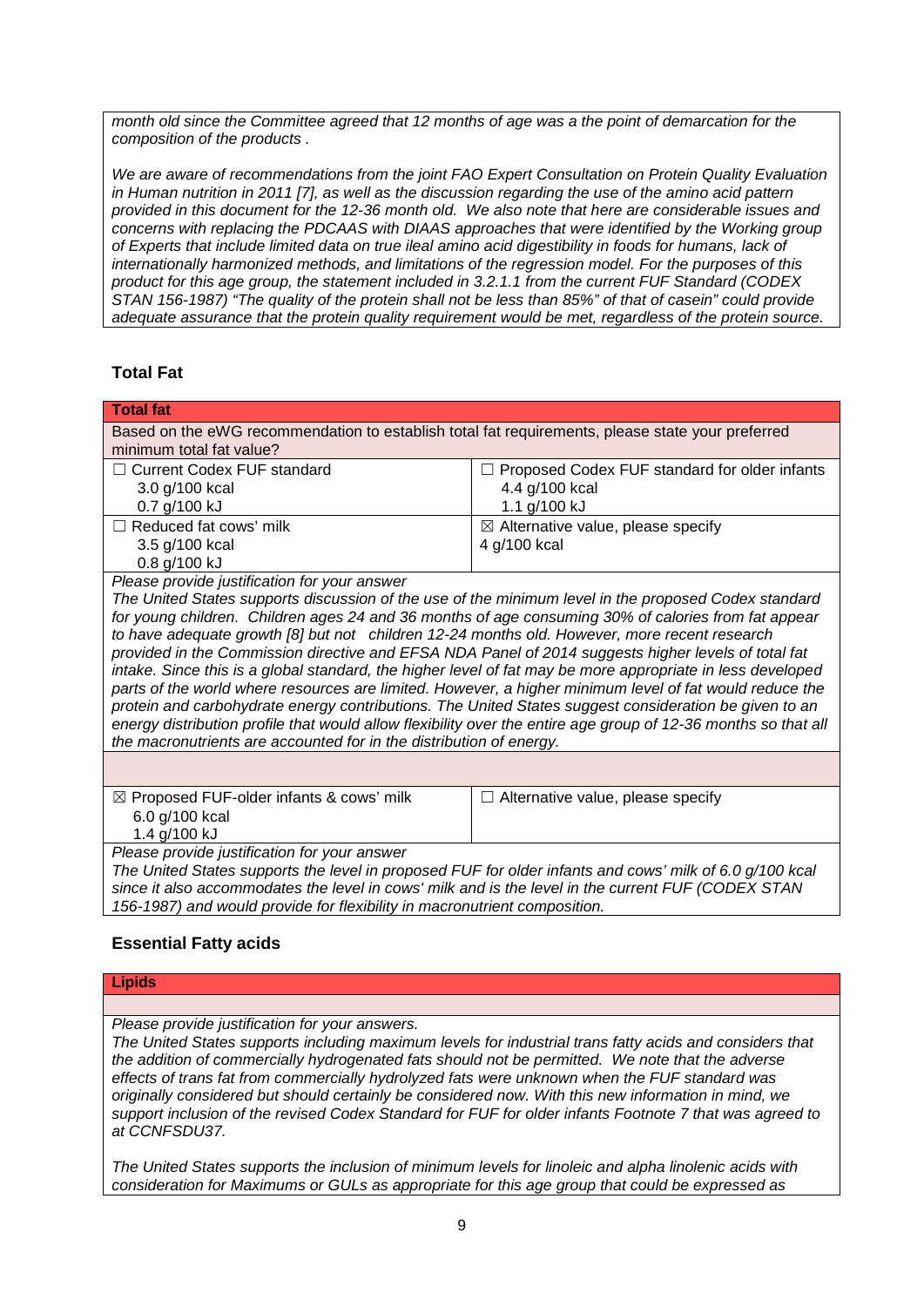| percentages of the total calorie content. The sources of these essential fatty acids in the complementary<br>diet may not available in adequate amounts and should be considered for this product.                                                                                                                                                         |           |  |  |  |
|------------------------------------------------------------------------------------------------------------------------------------------------------------------------------------------------------------------------------------------------------------------------------------------------------------------------------------------------------------|-----------|--|--|--|
| Should a range for the ratio of linoleic: a-Linolenic acid be established for follow-up formula for young<br>children?                                                                                                                                                                                                                                     |           |  |  |  |
| $\boxtimes$ Yes                                                                                                                                                                                                                                                                                                                                            | $\Box$ No |  |  |  |
| Should this be a minimum of 5:1 and a maximum<br>of 15:1 as per the Codex Infant Formula Standard,<br>the proposed Standard for Follow-up Formula for<br>Older Infants and the recommendations of the<br>2015 IEG?<br>$\boxtimes$ Yes<br>$\Box$ No<br>$\Box$ Alternative, please specify and provide<br>justification for your answer.                     |           |  |  |  |
|                                                                                                                                                                                                                                                                                                                                                            |           |  |  |  |
| Should a maximum percentage fat for lauric and myristic acid be established for follow-up formula for<br>young children?                                                                                                                                                                                                                                   |           |  |  |  |
| $\boxtimes$ Yes                                                                                                                                                                                                                                                                                                                                            | $\Box$ No |  |  |  |
| Should this level be $\leq$ 20% of fat as per the Codex<br>Infant Formula Standard, and the proposed<br>Standard for Follow-up Formula for Older Infants,<br>and noting this would accommodate full fat and<br>reduced fat cows' milk?<br>$\boxtimes$ Yes<br>$\Box$ No<br>$\Box$ Alternative, please specify and provide<br>justification for your answer. |           |  |  |  |
| Should a maximum level for trans fat be established for follow-up formula for young children? If you<br>support a maximum level, please state what percentage of fat this should be.                                                                                                                                                                       |           |  |  |  |
| $\boxtimes$ Yes<br>Please state what the maximum level should be,<br>and provide justification for your answer.                                                                                                                                                                                                                                            | $\Box$ No |  |  |  |
|                                                                                                                                                                                                                                                                                                                                                            |           |  |  |  |
| Please provide justification for your answer.<br>The United States supports the level of trans fatty acids that shall not exceed 3% of total dietary fats as<br>well as the rest of the information provided in footnote 8 from the Infant Formula Standard regarding<br>trans fat content of cow milk fat, if that is a source of fat in a product.       |           |  |  |  |
| The United States also supports the inclusion of footnote 8 that limits lauric, myristic, and erucic acid<br>content as well as trans fatty acids and phospholipids.                                                                                                                                                                                       |           |  |  |  |

# **Carbohydrates**

**Total Available Carbohydrates**

Is a minimum available carbohydrate level required, if a consensus is reached on establishing minimum and maximum levels for energy, protein and total fat?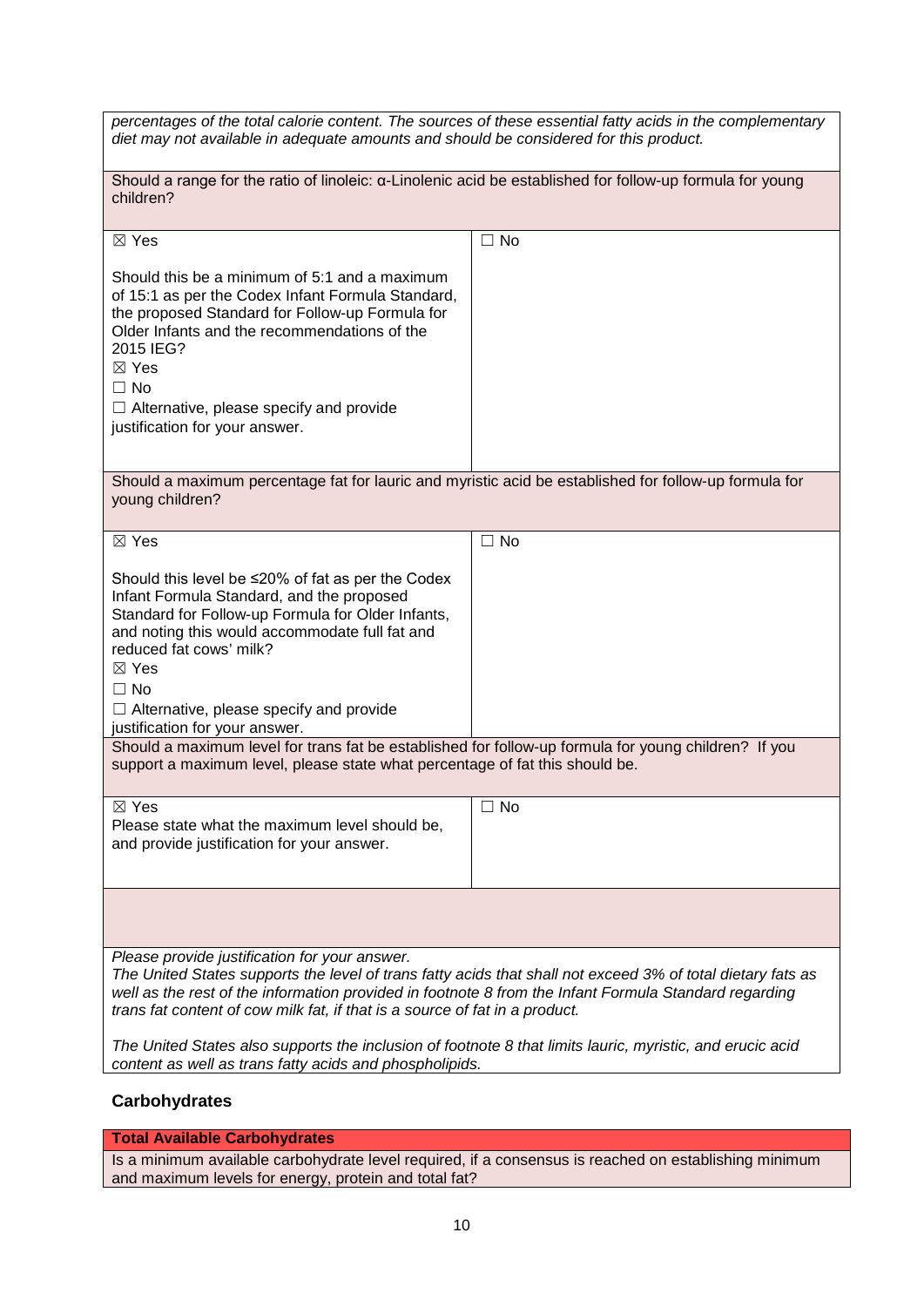| $\Box$ Yes                                                                                                                                                                                                                                                                                                                                                                                                                                                                                                                                                                                                                                                                                                                                                                                    | $\Box$ No                                                                |  |
|-----------------------------------------------------------------------------------------------------------------------------------------------------------------------------------------------------------------------------------------------------------------------------------------------------------------------------------------------------------------------------------------------------------------------------------------------------------------------------------------------------------------------------------------------------------------------------------------------------------------------------------------------------------------------------------------------------------------------------------------------------------------------------------------------|--------------------------------------------------------------------------|--|
| Please provide your rationale:<br>The United States considers an approach to setting a minimum level for carbohydrate should be based on<br>the percentage of energy left from setting the maximums for protein and fat. We suggest that the level of<br>carbohydrate be calculated by subtraction.<br>If you support establishing a minimum available carbohydrates level, what level do you support?                                                                                                                                                                                                                                                                                                                                                                                        |                                                                          |  |
|                                                                                                                                                                                                                                                                                                                                                                                                                                                                                                                                                                                                                                                                                                                                                                                               |                                                                          |  |
| $\Box$ Full fat cows' milk<br>7.5-mg/100 kcal<br>1.8 mg/100 kJ                                                                                                                                                                                                                                                                                                                                                                                                                                                                                                                                                                                                                                                                                                                                | ⊠ IEG 2015 and proposed Codex FUF-OI<br>9.0 mg/100 kcal<br>2.2 mg/100 kJ |  |
| Please provide your rationale:<br>The United States notes a typographical error above. The units for carbohydrates should be grams (q) not<br>milligrams (mg) as indicated in the box above. We consider that the carbohydrate level should provide an<br>appropriate percentage of energy that fits the macronutrient profile after the percent provided by protein<br>and fat is established. The percent of carbohydrate in human milk is about 40% and full fat cows' milk is<br>about 32%. We note that that 9 g/100 kcal provides about 36% of calories from carbohydrate in 2% fat<br>milk demonstrating that adjustments to the fat level affects the carbohydrate percentage.<br>If limits are established for sugars, is there a need to also set a maximum/GUL for total available |                                                                          |  |
| carbohydrates?<br>$\Box$ Yes                                                                                                                                                                                                                                                                                                                                                                                                                                                                                                                                                                                                                                                                                                                                                                  | $\boxtimes$ No                                                           |  |
|                                                                                                                                                                                                                                                                                                                                                                                                                                                                                                                                                                                                                                                                                                                                                                                               |                                                                          |  |
| Please provide your rationale:<br>The United States considers that the carbohydrate content would be constrained by the total energy<br>requirement and the percentage of energy provided by protein and fat. If the footnote for free sugars is<br>accepted, then a GUL would not seem necessary since the amount of carbohydrate would be constrained<br>by the percentages.                                                                                                                                                                                                                                                                                                                                                                                                                |                                                                          |  |
| If you support a limit for total available carbohydrates, should a maximum level or GUL be established?                                                                                                                                                                                                                                                                                                                                                                                                                                                                                                                                                                                                                                                                                       |                                                                          |  |
| $\Box$ Yes, a maximum level should be established                                                                                                                                                                                                                                                                                                                                                                                                                                                                                                                                                                                                                                                                                                                                             | □ Yes, a GUL level should be established                                 |  |
| Please provide your rationale:<br>See response above.                                                                                                                                                                                                                                                                                                                                                                                                                                                                                                                                                                                                                                                                                                                                         |                                                                          |  |
| If you support establishing a maximum/GUL, do you support 14 mg/100 kcal (3.3 mg/100 kJ)?                                                                                                                                                                                                                                                                                                                                                                                                                                                                                                                                                                                                                                                                                                     |                                                                          |  |
| $\Box$ Yes                                                                                                                                                                                                                                                                                                                                                                                                                                                                                                                                                                                                                                                                                                                                                                                    | $\Box$ No (please specify your alternative).                             |  |
| Please provide your rationale:<br>Although the United States considers that the amount of carbohydrate would be constrained by the<br>percentages of the other macronutrients, the minimum and maximums in the Infant Formula Standard<br>would fit within the percentage constraints and could be considered as well once the unit correction is<br>made (grams not milligrams).                                                                                                                                                                                                                                                                                                                                                                                                             |                                                                          |  |

| <b>Carbohydrates footnote</b>                                                                                                                                                                                                    |                                                                                                           |                                                 |  |
|----------------------------------------------------------------------------------------------------------------------------------------------------------------------------------------------------------------------------------|-----------------------------------------------------------------------------------------------------------|-------------------------------------------------|--|
| Free sugars<br>While there was widespread support for compositional requirements that limit the addition of free sugars,<br>there was no consensus on an approach. Please select your preferred approach from the below options. |                                                                                                           |                                                 |  |
| ⊠ Proposed Codex FUF-OI<br>Standard                                                                                                                                                                                              | $\Box$ IEG 2015                                                                                           | $\Box$ An alternative level (please<br>specify) |  |
| Sucrose and/or fructose should<br>not be added, unless needed as<br>a carbohydrate source, and<br>provided the sum of these does<br>not exceed 20% of available<br>carbohydrate.                                                 | Sugars other than lactose should<br>be $\leq$ 10% of total carbohydrates<br>or 5% of total energy content |                                                 |  |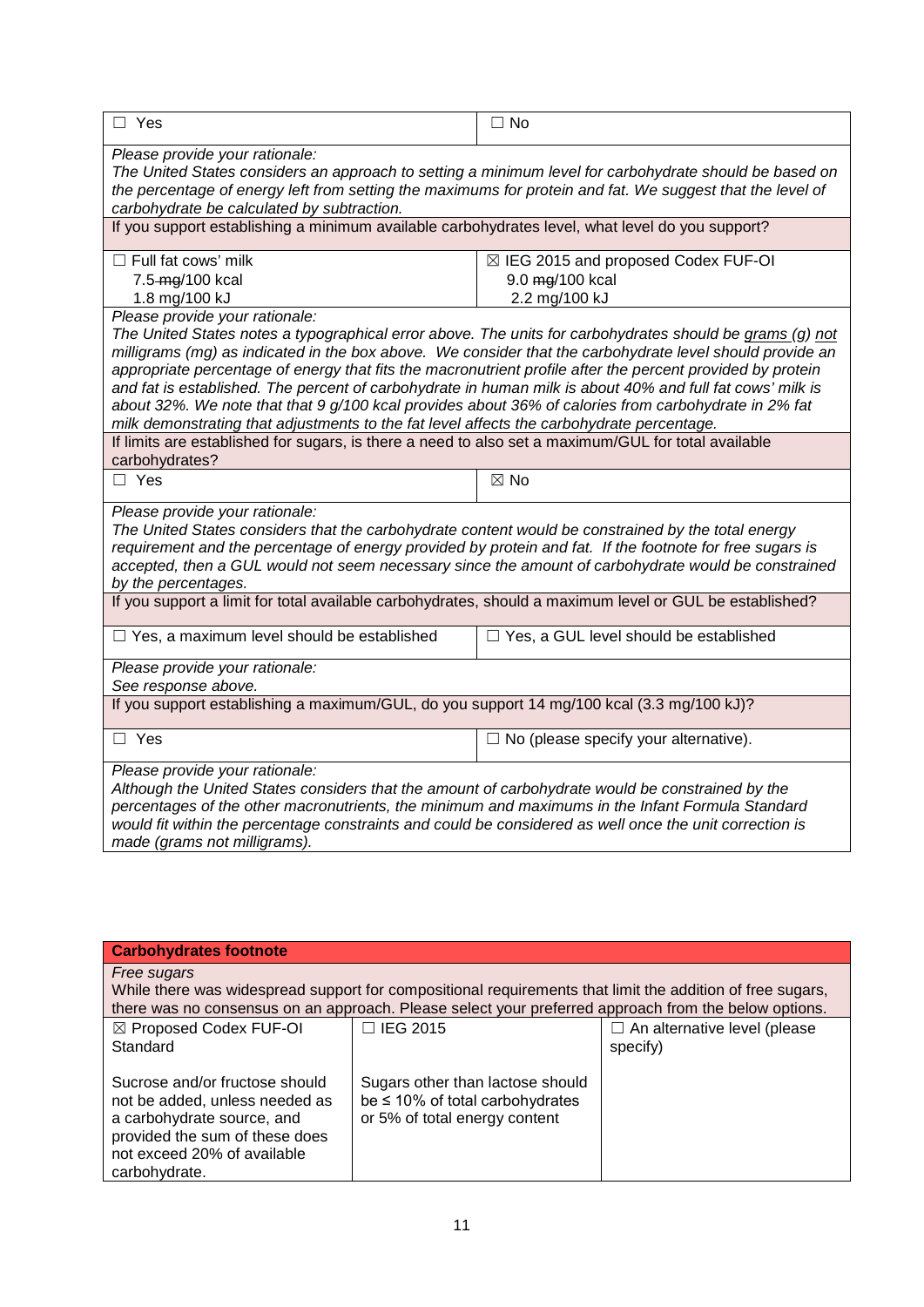#### *Please provide your rationale:*

*The United States agrees that added free sugars should be limited and not incorporated to entice the child's consumption of the product because it is sweetened. This age group is learning and acquiring taste preference and learning to prefer sweetened foods may lead to overconsumption of sweetened foods as well as dental carries [9]; however, the acquisition of taste preferences is complex [10]. Lactose*

☐ IEG 2015

The main source of carbohydrates should be lactose, which should provide not less than 50% of total carbohydrates, equivalent to 4.5 g/100 kcal.

*Please provide your rationale:*

*The United States agrees that the main source of carbohydrates should be lactose unless the product is not milk based and, for example, soy protein isolate is used. Use of soy protein isolate would not be compatible with lactose so that an alternative carbohydrate source should be included.*

#### *Other permitted carbohydrates*

| $\Box$ Proposed Codex FUF-OI     | ⊠ IEG 2015                        | $\Box$ Something else (please |
|----------------------------------|-----------------------------------|-------------------------------|
| Standard                         |                                   | specify)                      |
|                                  |                                   |                               |
| Only precooked and/or            | Oligosaccharides, glucose         |                               |
| gelatinised starches gluten-free | polymers, maltodextrin and pre-   |                               |
| by nature may be added.          | cooked or gelatinised starches    |                               |
|                                  | can be added to provide energy.   |                               |
| (NB Glucose polymers are         | Non-digestible carbohydrates and  |                               |
| preferred carbohydrates along    | fibres that proven to be safe and |                               |
| with lactose).                   | suitable for the age group may be |                               |
|                                  | added.                            |                               |
| . .<br>--                        |                                   |                               |

*Please provide your rationale:*

*Although the United States considers the carbohydrates listed by the IEG as appropriate for this age group as the diversified diet would include similar sources; however, we are confused by the inclusion of nondigestible carbohydrates and fibers here and not under optional ingredients. We suggest the nondigestible carbohydrates and fibers be separated from this listing in keeping with the core composition concept.*

#### **Iron**

| <b>Iron</b>                                                                                                                                                                                                                                                                                                                                       |                                                        |                |            |
|---------------------------------------------------------------------------------------------------------------------------------------------------------------------------------------------------------------------------------------------------------------------------------------------------------------------------------------------------|--------------------------------------------------------|----------------|------------|
| While a consensus was reached on the minimum compositional requirements for iron in follow-up formula<br>for young children, there were differing opinions on a maximum or GUL.                                                                                                                                                                   |                                                        |                |            |
| <b>Iron</b><br>Unit                                                                                                                                                                                                                                                                                                                               | <b>Minimum</b>                                         | <b>Maximum</b> | <b>GUL</b> |
| mg/100 kcal                                                                                                                                                                                                                                                                                                                                       | 1.0                                                    | [2.0]          | [3.0]      |
| mg/100 kJ                                                                                                                                                                                                                                                                                                                                         | [0.25]                                                 | [0.3]          | [0.7]      |
|                                                                                                                                                                                                                                                                                                                                                   |                                                        |                |            |
| Should a maximum level or GUL be established for iron?                                                                                                                                                                                                                                                                                            |                                                        |                |            |
|                                                                                                                                                                                                                                                                                                                                                   | $\boxtimes$ Yes, a maximum level should be established | $\Box$ No      |            |
| $\Box$ Yes, a GUL level should be established                                                                                                                                                                                                                                                                                                     |                                                        |                |            |
| Please provide your rationale:<br>The United States would appreciate clarification on whether there has been a philosophical shift away<br>from the General Principles for setting minimums and maximums in Annex II of the Infant Formula<br>Standard. We support a maximum level being set when there is a potential for adverse/toxic effects. |                                                        |                |            |
| The United States is concerned with the level of iron in relationship to other trace minerals zinc and copper                                                                                                                                                                                                                                     |                                                        |                |            |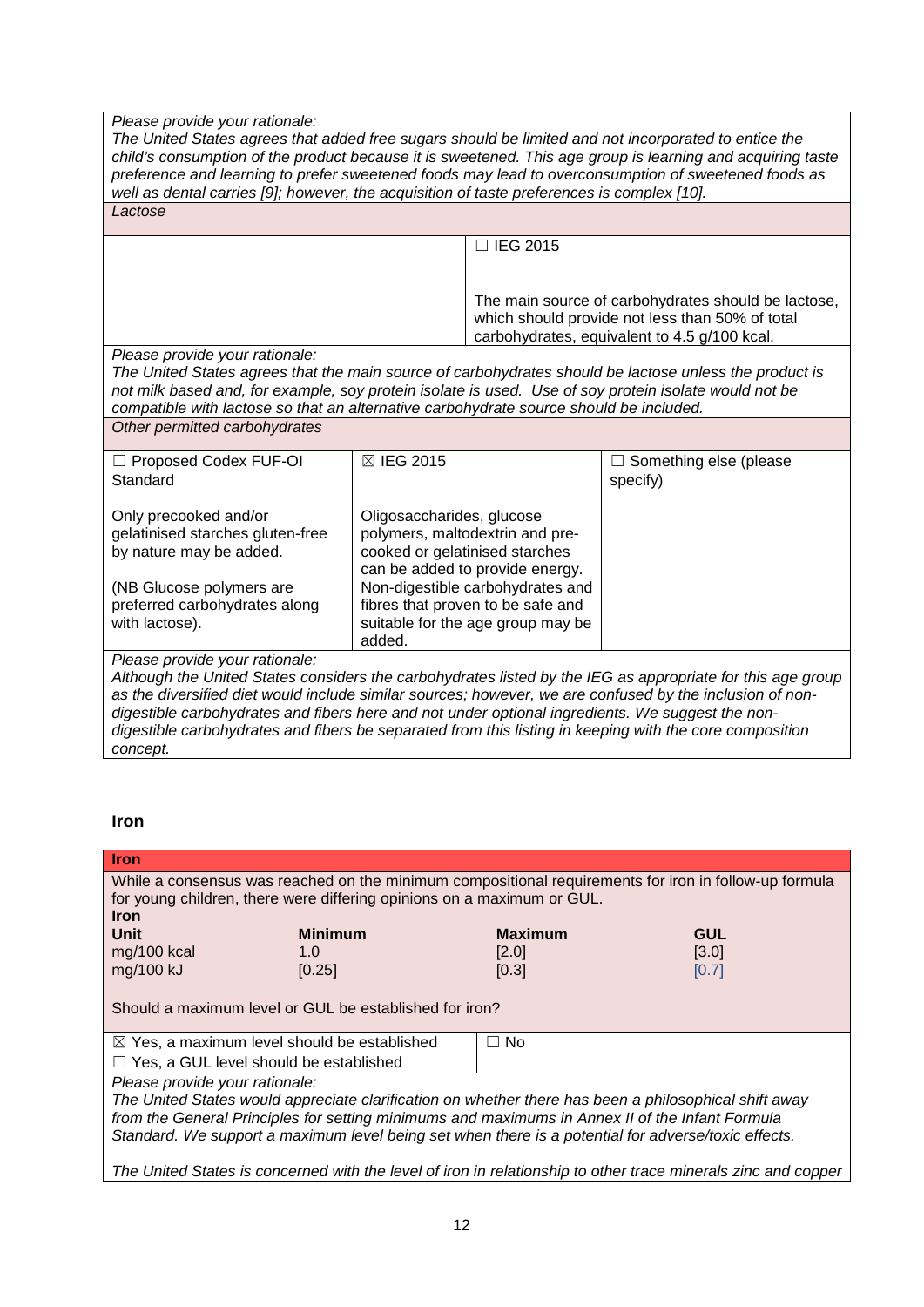*as well as potential adverse effects from high levels of iron itself. We consider that benefits and risks enter this equation and note that in resource constrained settings the level of iron needed may be greater than in other settings to manage iron deficiency anemia prevention and treatment. Although a GUL of 3 mg/100 kcal would provide flexibility for those situations where more iron may be needed, we suggest that this GUL level be considered as a maximum. We also note that there are many public health programs that provide cereal and milk products that have been fortified with iron and national authorities need to consider the programs available to their population. We also note that there are few studies that compare functional outcomes with different levels of iron and the dietary sources to achieve optimal outcomes. [11] [12].*

*Additionally, the United States suggests that the eWG consider potential nutrient interactions associated with mandatory (core) nutrients including trace minerals as described under number 5 of the General Principles (CODEX STAN 72-1981) .* 

|                                                                                                                 | If you support establishing a maximum or GUL, please select your preferred value, providing scientific       |  |
|-----------------------------------------------------------------------------------------------------------------|--------------------------------------------------------------------------------------------------------------|--|
| rationale to support your preferred choice.                                                                     |                                                                                                              |  |
| □ Maximum (Proposed Codex FUF-OI)                                                                               | □ GUL (IEG 2015)                                                                                             |  |
| 2.0 mg/100 kcal                                                                                                 | 3.0 mg/100 kcal                                                                                              |  |
| 0.5 mg/100 Kj                                                                                                   | 0.7 mg/100 kJ                                                                                                |  |
| $\Box$ Alternative value (please provide level                                                                  |                                                                                                              |  |
| (max/GUL))                                                                                                      |                                                                                                              |  |
| Please provide your rationale:                                                                                  |                                                                                                              |  |
|                                                                                                                 | The United States considers the GUL of 3 mg/100 kcal should be considered a maximum level that               |  |
|                                                                                                                 | provides for technological feasibility as well as a level that would permit slightly higher iron content for |  |
| flexibility as described above.                                                                                 |                                                                                                              |  |
|                                                                                                                 | Should separate minimum and maximum/GUL levels be established for soy protein isolate formulae?              |  |
|                                                                                                                 |                                                                                                              |  |
| Yes<br>No<br>$\boxtimes$                                                                                        |                                                                                                              |  |
| Please provide your rationale                                                                                   |                                                                                                              |  |
|                                                                                                                 | The United States considers that although the range for soy protein isolate formulae (1.5 -2.5 mg/100 kcal)  |  |
| would be contained in the suggested minimum and maximum for iron (1 mg and 3 mg/100 kcal,                       |                                                                                                              |  |
| respectively), it may provide clarity to have these separated or as a footnote. It is likely that the proposed  |                                                                                                              |  |
| codex standard for older children which is based on the lower availability of iron due to anti-nutrient factors |                                                                                                              |  |
| in soy would also be applicable to the young children.                                                          |                                                                                                              |  |
|                                                                                                                 | If you support establishing separate minimum and maximum/GUL levels for soy protein isolate formulae,        |  |
| should it be the same as the proposed Codex Standard for Follow-up Formula for older infants (a                 |                                                                                                              |  |
| minimum of 1.5 mg/100 kcal (0.36 mg/100 kJ) and maximum of 2.5 mg/100 kcal (0.6 mg/100 kJ)?                     |                                                                                                              |  |
| $\Box$ Yes                                                                                                      | $\Box$ No (please provide alternative values, with                                                           |  |
|                                                                                                                 | justification for your response)                                                                             |  |
| Please provide your rationale:                                                                                  |                                                                                                              |  |
|                                                                                                                 | The United States supports the minimum level of 1.5 mg/100 kcal (0.36 mg/100 kJ) based on the lower          |  |
|                                                                                                                 | absorption of iron from soy protein isolate formulae. However, we would consider a maximum of 3 mg/100       |  |
|                                                                                                                 |                                                                                                              |  |

**Calcium** 

| <b>Calcium</b>                                                                                                                                                                                                                                                                                                                                                          |                                         |                          |                            |
|-------------------------------------------------------------------------------------------------------------------------------------------------------------------------------------------------------------------------------------------------------------------------------------------------------------------------------------------------------------------------|-----------------------------------------|--------------------------|----------------------------|
| No consensus was reached on the requirements for calcium in follow-up formula for young children.<br>Noting that full fat cows' milk contributes 190 mg calcium/100 kcal (range 184 - 201 mg/100 kcal) and the<br>average amount of calcium in reduced fat cows' milk is 259 mg/100 kcal (range 240 - 280 mg/100 kcal),<br>Please provide comment on the below options: |                                         |                          |                            |
| <b>Calcium</b><br><b>Unit</b><br>mg/100 kcal                                                                                                                                                                                                                                                                                                                            | <b>Minimum</b><br>$[50]$ $[90]$ $[200]$ | <b>Maximum</b><br>[N.S.] | <b>GUL</b><br>$[180]$ [NS] |
| mg/100 kJ                                                                                                                                                                                                                                                                                                                                                               | $[18]$ $[22]$ $[24]$ $[48]$             |                          | [43]                       |
| Minimum:                                                                                                                                                                                                                                                                                                                                                                |                                         |                          |                            |
| ⊠ Current Codex FUF standard<br>Proposed Codex FUF standard for older infants                                                                                                                                                                                                                                                                                           |                                         |                          |                            |

*kcal to allow for technical feasibility as well as flexibility, if it is accepted.*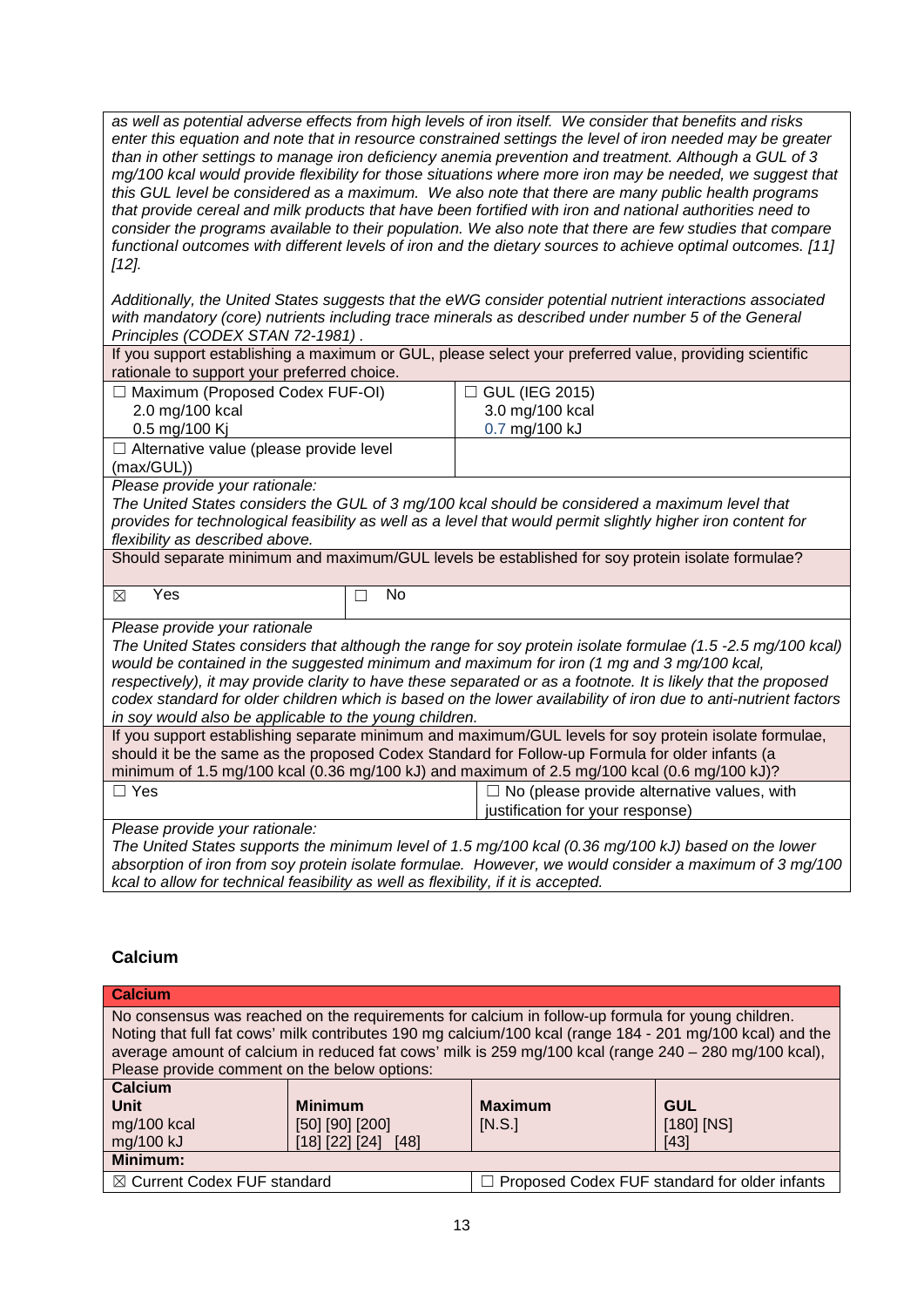| 90 mg/100 kcal  | 50 mg/100 kcal                    |
|-----------------|-----------------------------------|
| 22 mg/100 kJ    | 12 mg/100 kJ                      |
| $\Box$ IEG 2015 | Alternative value, please specify |

☐ IEG 2015 200 mg/100 kcal

*Please provide justification for your answers.*

*The United States supports the mandatory inclusion of calcium in a product for young children so that bone mineralization is not compromised during this time of growth. Please refer to our discussion regarding the use of the General Principles in setting minimum and maximum levels for nutrients.*

*If the product is to be used as an alternative to cow milk, a higher minimum level than that in the current or proposed Codex FUF standard should be considered. As a cow milk alternative, the calcium level in cow milk would contribute to the nutritional needs without exceeding the IOM's Recommended Dietary Allowance (RDA) for calcium of 700 mg/day for ages 12-36 months could be considered [13]. This level is similar to the EFSA recommendation of 600 mg/d. Considering that cows' milk contains about 200 mg Ca/100 kcal, the IEG recommendation should also be considered[9]. The maximum or GUL cannot be determined until the minimum is set and may not be needed if the calcium to phosphorus ratio is mandatory. We also suggest that the upper tolerable intake level of 2500 mg/d from all sources of calcium be taken into consideration when deciding on the maximum level.* 

*The United States notes that the addition of calcium to a product suggests that consideration for the inclusion of other minerals such as phosphorus should be assessed in order to ensure proper nutrient balance. We support the calcium to phosphorus minimum and maximum ratios because imbalance in calcium and phosphorus levels can lead to poor bone mineralization and other issues. Other potential nutrient interactions with other minerals (e.g. magnesium, zinc, and iron) and relationships would also need to be considered so that the nutrients are bioavailable to the young child from the product's matrix.*

|  | Maximum/GUL: |  |  |
|--|--------------|--|--|
|  |              |  |  |

| $\Box$ Current Codex FUF standard<br>Maximum: N.S. | $\Box$ Proposed Codex FUF standard for older infants<br>GUL: 180 mg/100 kcal<br>GUL: 43 mg/ 100 kJ |
|----------------------------------------------------|----------------------------------------------------------------------------------------------------|
| $\Box$ IEG 2015<br>GUL: N.S.                       | $\Box$ Alternative value, please specify                                                           |

*The United States supports further discussion as to an approach for setting appropriate values for calcium in the product for young children 12-36 months once consideration has been clarified as to the use of this product in the diversified diet.*

# **Calcium** Should the ratio for calcium-to-phosphorous included in the Codex Standard for Infant Formula and as proposed for FUF-OI be included? Ratio calcium/phosphorus **Min Max** 1:1 2:1  $\boxtimes$  Yes  $\Box$  No

*Please provide your rationale:*

*The United States supports the calcium to phosphorus minimum and maximum ratios because imbalance in calcium and phosphorus levels can lead to poor bone mineralization and other issues.* 

# **Vitamin A**

#### **Vitamin A**

No consensus was reached on the establishment of a minimum or maximum vitamin A value. Please provide scientific rationale to support your preferred value: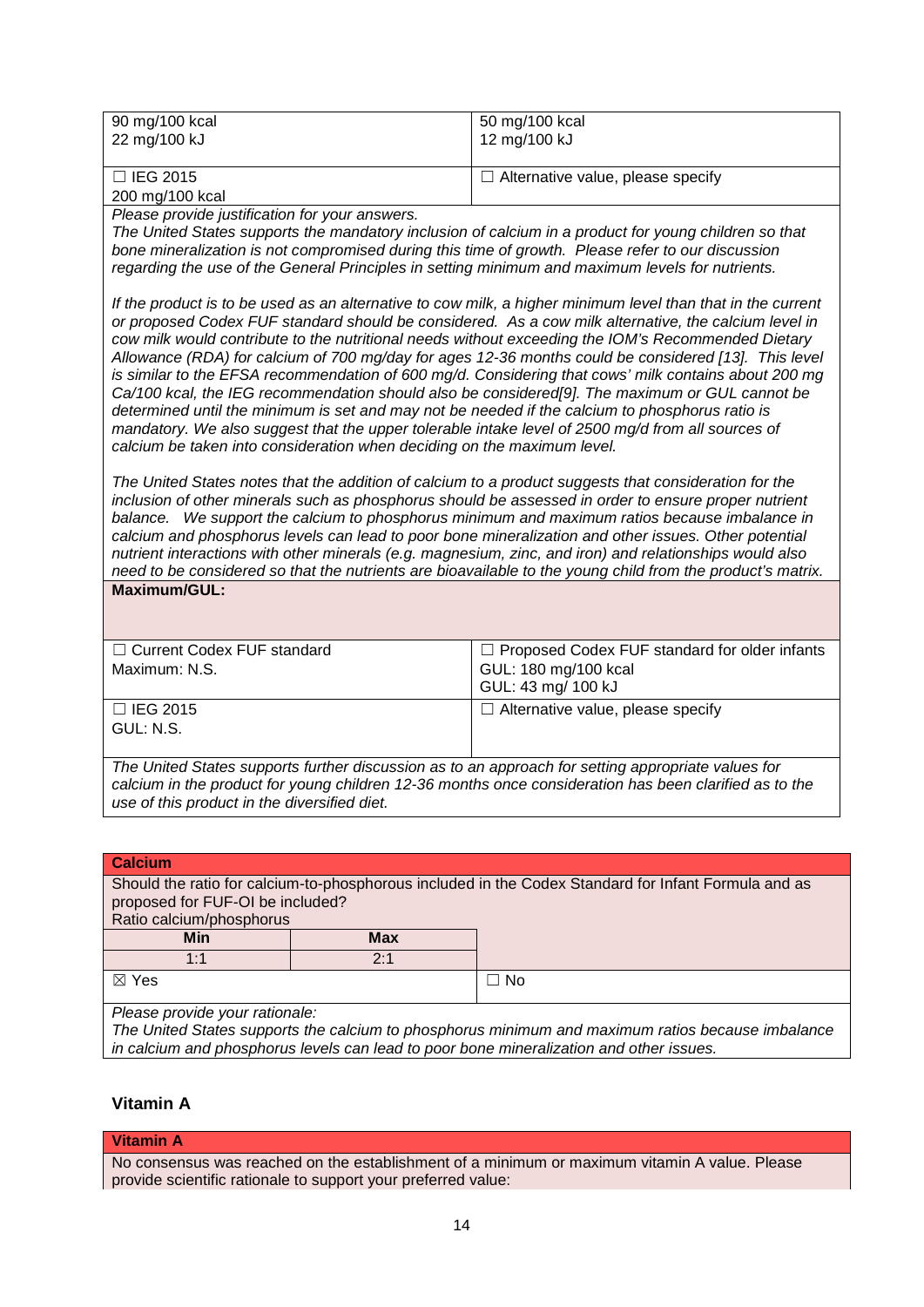| Vitamin $A^{x}$                                                                                                                                                                                                 |                |                                 |                                                                                                         |  |
|-----------------------------------------------------------------------------------------------------------------------------------------------------------------------------------------------------------------|----------------|---------------------------------|---------------------------------------------------------------------------------------------------------|--|
| Unit                                                                                                                                                                                                            | Minimum        | Maximum                         | <b>GUL</b>                                                                                              |  |
| µg RE/100 kcal                                                                                                                                                                                                  | [75] [60] [50] | [225] [180]                     | [200] [180]                                                                                             |  |
| µg RE/100 kJ                                                                                                                                                                                                    | [18] [14] [12] | $[54]$ [43]                     | [48] [43]                                                                                               |  |
| <sup>x)</sup> expressed as retinol equivalents (RE).                                                                                                                                                            |                |                                 |                                                                                                         |  |
| 1 µg RE = 3.33 IU Vitamin A= 1 µg all trans-retinol. Retinol contents shall be provided by preformed                                                                                                            |                |                                 |                                                                                                         |  |
|                                                                                                                                                                                                                 |                |                                 | retinol, while any contents of carotenoids should not be included in the calculation and declaration of |  |
| vitamin A activity.                                                                                                                                                                                             |                |                                 |                                                                                                         |  |
| <b>Minimum</b>                                                                                                                                                                                                  |                |                                 |                                                                                                         |  |
| ⊠ Current Codex FUF Std &                                                                                                                                                                                       | П.             | IEG 2015 / Codex IF Std         | □ WHO/FAO 15% of RNI                                                                                    |  |
|                                                                                                                                                                                                                 |                |                                 |                                                                                                         |  |
| proposed Codex FUF-OI                                                                                                                                                                                           |                | 60 µg RE/100 kcal               | 50 µg RE/100 kcal                                                                                       |  |
| 75 µg RE/100 kcal                                                                                                                                                                                               |                | 14 µg RE/100 kJ                 | 12 µg RE/100 kJ                                                                                         |  |
| 18 µg RE/100 kJ                                                                                                                                                                                                 |                |                                 |                                                                                                         |  |
| Please provide your rationale:                                                                                                                                                                                  |                |                                 |                                                                                                         |  |
|                                                                                                                                                                                                                 |                |                                 | The United States supports mandating a vitamin A level in follow up formula for young children since    |  |
| deficiency of vitamin A is a major nutritional problem for this age group in developing countries. We                                                                                                           |                |                                 |                                                                                                         |  |
|                                                                                                                                                                                                                 |                |                                 | suggest a minimum amount of 75 ug RE/100 kcals based on Current Codex FUF and proposed Codex            |  |
| FUF-OI standard.                                                                                                                                                                                                |                |                                 |                                                                                                         |  |
|                                                                                                                                                                                                                 |                |                                 |                                                                                                         |  |
|                                                                                                                                                                                                                 |                |                                 |                                                                                                         |  |
| <b>Maximum</b>                                                                                                                                                                                                  |                |                                 |                                                                                                         |  |
| Codex FUF std<br>⊠                                                                                                                                                                                              |                | Proposed Codex FUF-OI<br>$\Box$ |                                                                                                         |  |
| 225 µg RE/100 kcal<br>180 µg RE/100 kcal                                                                                                                                                                        |                |                                 |                                                                                                         |  |
| 54 µg RE/100 kJ                                                                                                                                                                                                 |                | 43 µg RE/100 kJ                 |                                                                                                         |  |
| Please provide your rationale:                                                                                                                                                                                  |                |                                 |                                                                                                         |  |
| The United States considers that a maximum amount of 225 ug RE/100 kcal based on Codex FUF                                                                                                                      |                |                                 |                                                                                                         |  |
| standard is an appropriate level to avoid the risk of toxicity. To be consistent with the General Principles,                                                                                                   |                |                                 |                                                                                                         |  |
| the potential for adverse effects argues for a maximum level.                                                                                                                                                   |                |                                 |                                                                                                         |  |
| <b>GUL</b>                                                                                                                                                                                                      |                |                                 |                                                                                                         |  |
|                                                                                                                                                                                                                 |                |                                 |                                                                                                         |  |
| WHO/FAO GUL of 3-5 times minimum<br>$\Box$                                                                                                                                                                      |                | <b>IEG 2015</b><br>ш            |                                                                                                         |  |
| 200 µg RE/100 kcal                                                                                                                                                                                              |                | 180 µg RE/100 kcal              |                                                                                                         |  |
| 54 µg RE/100 kJ                                                                                                                                                                                                 |                | 43 µg RE/100 kJ                 |                                                                                                         |  |
| Please provide your rationale:                                                                                                                                                                                  |                |                                 |                                                                                                         |  |
| See response above on maximum levels.                                                                                                                                                                           |                |                                 |                                                                                                         |  |
|                                                                                                                                                                                                                 |                |                                 |                                                                                                         |  |
| Do you support the footnote below, agreed to by the Committee for follow-up formula for older infants                                                                                                           |                |                                 |                                                                                                         |  |
| (REP16/NFSDUE Appendix III)?                                                                                                                                                                                    |                |                                 |                                                                                                         |  |
|                                                                                                                                                                                                                 |                |                                 |                                                                                                         |  |
| <sup>x)</sup> expressed as retinol equivalents (RE).                                                                                                                                                            |                |                                 |                                                                                                         |  |
|                                                                                                                                                                                                                 |                |                                 |                                                                                                         |  |
| 1 µg RE = 3.33 IU Vitamin A= 1 µg all trans-retinol. Retinol contents shall be provided by preformed<br>retinol, while any contents of carotenoids should not be included in the calculation and declaration of |                |                                 |                                                                                                         |  |
| vitamin A activity.                                                                                                                                                                                             |                |                                 |                                                                                                         |  |
| $\boxtimes$ Yes                                                                                                                                                                                                 |                | $\Box$ No                       |                                                                                                         |  |
|                                                                                                                                                                                                                 |                |                                 |                                                                                                         |  |
|                                                                                                                                                                                                                 |                |                                 |                                                                                                         |  |
|                                                                                                                                                                                                                 |                |                                 |                                                                                                         |  |

# **Vitamin D**

| <b>Vitamin D</b>                                                                                                               |      |
|--------------------------------------------------------------------------------------------------------------------------------|------|
| Do you support that mandatory addition of vitamin D to follow-up formula for young children?                                   |      |
| $\boxtimes$ Yes                                                                                                                | ⊐ No |
| If you support mandatory addition, please state what the minimum level should be and provide<br>justification for your answer. |      |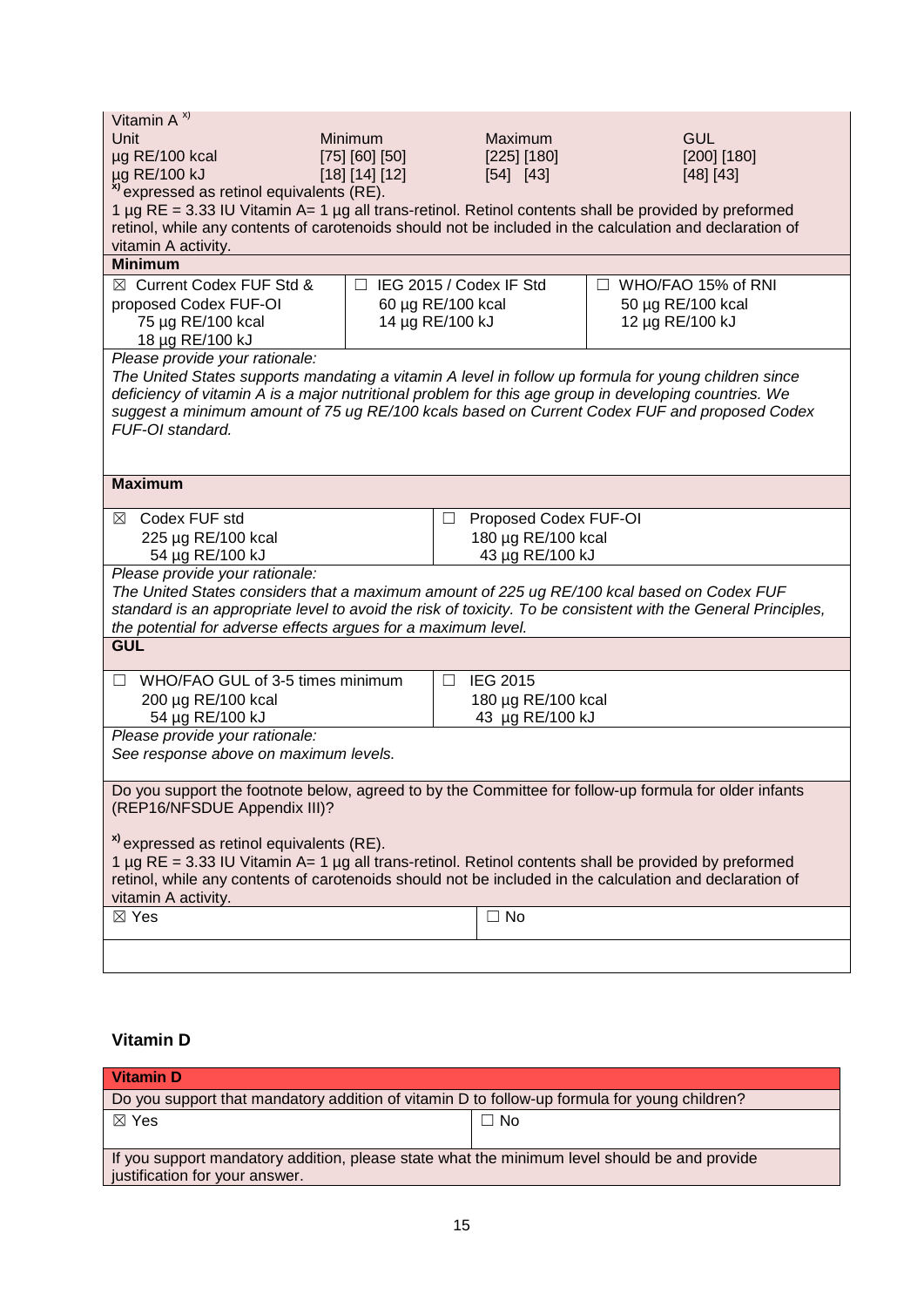#### A*nswer:*

*The United States supports the mandatory addition of vitamin D. All cow's milk in the United States is fortified with vitamin D at a level of 2.5 μg/240 mL (100 IU/240 mL). Vitamin D is required for calcium absorption and is also involved in maintaining bone mineral homeostasis as well as regulating renal calcium excretion [9].* 

Please state whether vitamin D should have a maximum level or a GUL set and provide information on what this level should be with justification for your answer.

*Answer: The United States considers it appropriate to have a maximum level to be consistent with the General Principles as mentioned previously. The United States suggests that consideration be given to the level of vitamin currently added to cow milk as a guide for levels in this product. United States fortifies cow milk with vitamin D at a level of 2.5 μg/240 mL (100 IU/240 mL).* 

### **Zinc**

| <b>Zinc</b>                                                                                          |                                                                                                           |  |
|------------------------------------------------------------------------------------------------------|-----------------------------------------------------------------------------------------------------------|--|
| Do you support that mandatory addition of zinc to follow-up formula for young children?              |                                                                                                           |  |
| $\boxtimes$ Yes                                                                                      | $\Box$ No                                                                                                 |  |
|                                                                                                      |                                                                                                           |  |
| If you support mandatory addition, please state what the minimum level should be and provide         |                                                                                                           |  |
| justification for your answer.                                                                       |                                                                                                           |  |
|                                                                                                      | Answer: The United States notes that zinc was identified as being inadequate in the diet and supports its |  |
| addition. As we have stated previously, we consider it important to consider the relationship of the |                                                                                                           |  |
| micronutrient in this product to avoid potential interactions and to be consistent with the General  |                                                                                                           |  |
| Principles.                                                                                          |                                                                                                           |  |

Please state whether zinc should have a maximum level or a GUL set and provide information on what this level should be with justification for your answer.

*Answer:*

*The United States notes that zinc has been identified as a nutrient of global concern and supports its addition as a core nutrient. As we have previously stated, we consider it important to consider the relationship of the micronutrients in this product to avoid potential mineral:mineral interactions [11] .* 

# **Vitamin C**

| Vitamin C                                                                                    |      |  |
|----------------------------------------------------------------------------------------------|------|--|
| Do you support that mandatory addition of vitamin C to follow-up formula for young children? |      |  |
| $\boxtimes$ Yes                                                                              | ⊐ No |  |
|                                                                                              |      |  |
| If you support mandatory addition, please state what the minimum level should be and provide |      |  |
| justification for your answer.                                                               |      |  |

*Answer:*

*The United States considers the FUF Codex Stan 156-1987 level of 8 mg/100 kcal as a reasonable minimum to consider because this level provides the Dietary Reference Intake (DRI), assuming the consumption of 500 ml/d. Further, vitamin C facilitates iron absorption and as we've already mentioned that relationship should be considered if the level of vitamin C is lowered. Further, vitamin C is an ingredient that is sensitive to heat and oxidation and any lower minimum level should be shown to provide the for the nutritional needs of young children 12-36 months of age throughout the shelf-life of the product.*

Please state whether vitamin C should have a maximum level or a GUL set and provide information on what this level should be with justification for your answer.

*Answer:*

*The United States considers that although the FUF Standard does not indicate a maximum or GUL, we would consider the proposed codex FUF-OI of 70 mg/100 kcal as a GUL and well below the IOMs UL.*

### **Vitamin B12**

**Vitamin B12**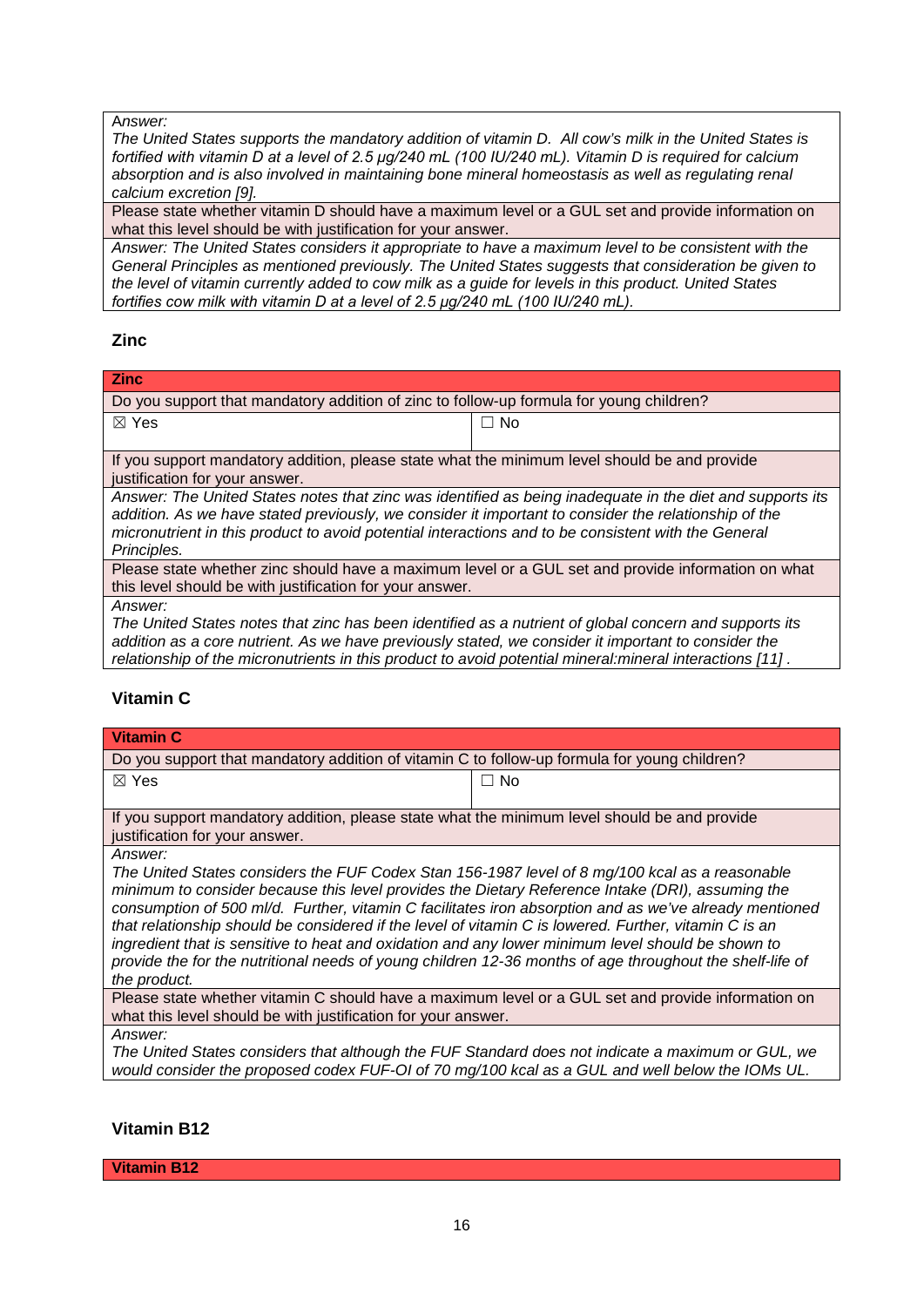| Do you support that mandatory addition of vitamin B12 to follow-up formula for young children?                                                                                                                                                                                        |           |  |
|---------------------------------------------------------------------------------------------------------------------------------------------------------------------------------------------------------------------------------------------------------------------------------------|-----------|--|
| $\boxtimes$ Yes                                                                                                                                                                                                                                                                       | $\Box$ No |  |
| If you support mandatory addition, please state what the minimum level should be and provide<br>justification for your answer.                                                                                                                                                        |           |  |
| Answer: The United States supports consideration of vitamin B12 as mandatory and considers its<br>addition particularly important if the product is based on plant protein sources. We note that there is<br>considerable variability in the amount of vitamin B12 from cow milk [15] |           |  |
| Please state whether vitamin B12 should have a maximum level or a GUL set and provide information on<br>what this level should be with justification for your answer.                                                                                                                 |           |  |
| Answer:                                                                                                                                                                                                                                                                               |           |  |

*The United States notes that there is a range of levels to consider a GUL and suggest that level take into consideration the level in cows' milk of 0.8 mcg/100 kcal and would not want levels of B12 that would require its removal from cows' milk sources.*

## **Riboflavin**

| <b>Riboflavin</b>                                                                                                                                                                                                                                                                                                                        |           |  |
|------------------------------------------------------------------------------------------------------------------------------------------------------------------------------------------------------------------------------------------------------------------------------------------------------------------------------------------|-----------|--|
| Do you support that mandatory addition of riboflavin to follow-up formula for young children?                                                                                                                                                                                                                                            |           |  |
| $\boxtimes$ Yes                                                                                                                                                                                                                                                                                                                          | $\Box$ No |  |
| If you support mandatory addition, please state what the minimum level should be and provide<br>justification for your answer.                                                                                                                                                                                                           |           |  |
| Answer:<br>The United States supports consideration of riboflavin in the product because we note that its content in<br>cows' milk is also rather variable [15]. However, we are also concerned about the levels of other<br>vitamins that are heat labile and would support further discussion and clarification of those not included. |           |  |
| Please state whether riboflavin should have a maximum level or a GUL set and provide information on<br>what this level should be with justification for your answer.                                                                                                                                                                     |           |  |
| Answer:                                                                                                                                                                                                                                                                                                                                  |           |  |

# **Sodium**

| <b>Sodium</b>                                                                                                                                                                                                                                                                                                                                                                             |           |  |
|-------------------------------------------------------------------------------------------------------------------------------------------------------------------------------------------------------------------------------------------------------------------------------------------------------------------------------------------------------------------------------------------|-----------|--|
| Should specific parameters for sodium levels in follow-up formula for young children be set?                                                                                                                                                                                                                                                                                              |           |  |
| $\Box$ Yes                                                                                                                                                                                                                                                                                                                                                                                | $\Box$ No |  |
|                                                                                                                                                                                                                                                                                                                                                                                           |           |  |
| Should a minimum level of sodium be established? If yes, please state what this level should be and                                                                                                                                                                                                                                                                                       |           |  |
| provide justification for your answer.                                                                                                                                                                                                                                                                                                                                                    |           |  |
| Answer:                                                                                                                                                                                                                                                                                                                                                                                   |           |  |
| The United States appreciates the discussion presented by the Chairs regarding their view that although<br>unstated, there may be a concern that a maximum level of sodium needs to be set. Since this product is<br>to be consumed as part of a mixed diet, perhaps consideration could be given to applying a percentage<br>based on total calories rather than to the individual food. |           |  |
| Please state whether sodium should have a maximum level or a GUL set and provide information on<br>what this level should be with justification for your answer.                                                                                                                                                                                                                          |           |  |
| Answer:                                                                                                                                                                                                                                                                                                                                                                                   |           |  |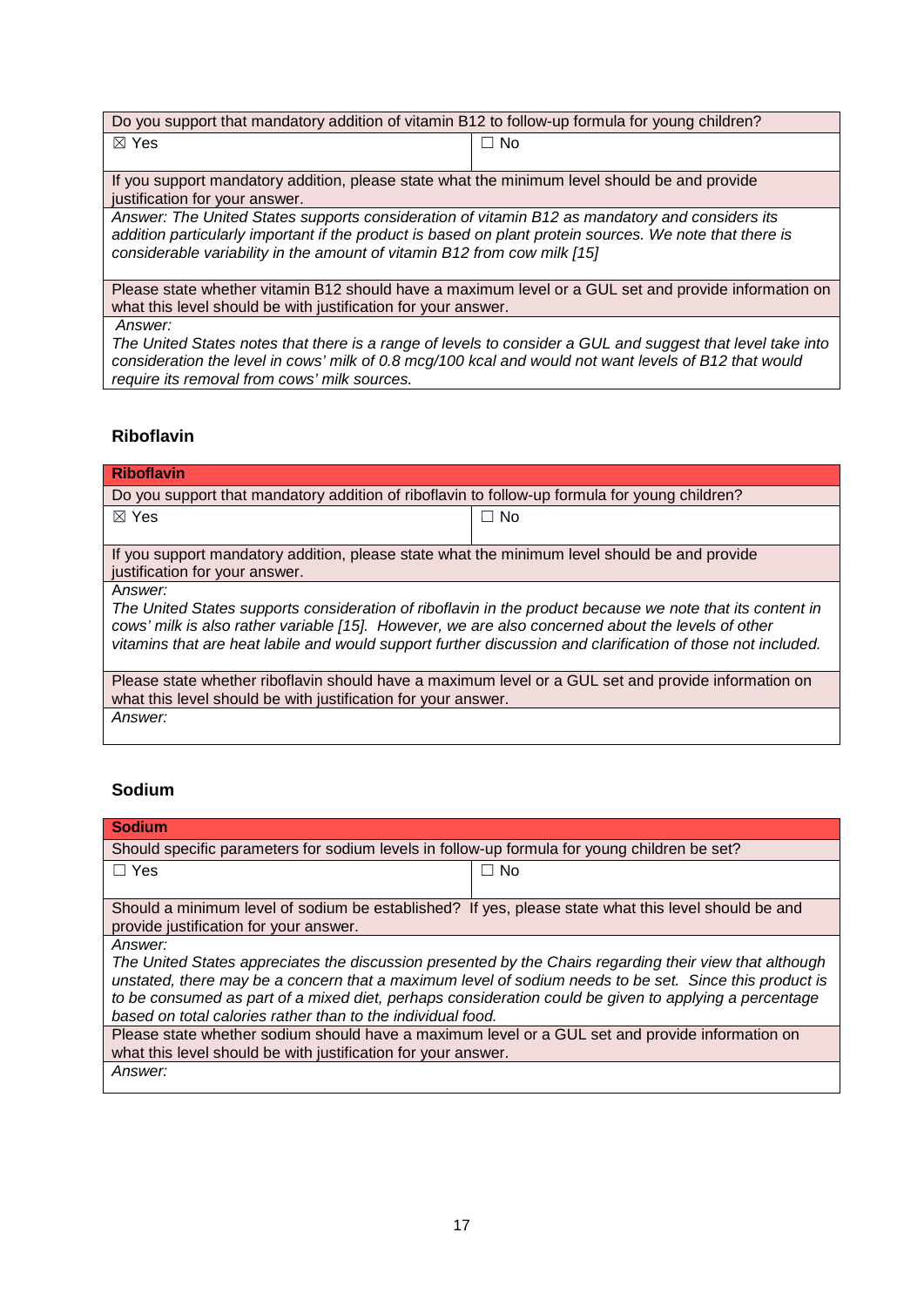# **SCOPE & LABELLING**

### **Scope & Labelling**

When answering the questions below relating to Scope and Labelling, please give consideration to whether your response covers both follow-up formula for older infants and follow-up formula for young children, or whether different approaches should be considered for these different product categories. Do you consider that any of the current labelling provisions for follow-up formula can be adopted as is? If so, which provisions?

*Please provide justification for your answer.*

*Yes, the United States considers that certain of the current labelling provisions for follow up formula can be adopted as is. However, we consider the nutritional needs of the 6-12 month older infant to be different from the 12-36 month old younger child. Modification to the FUF standard scope and labelling is needed to appropriately address those differences.*

*However, the United States found it difficult to respond to these questions and suggests that we consider starting with a preamble statement to set the stage for the entire document for clarity. We consider it important to clearly identify up-front that there are two categories of products intended for two different populations and create two separate sections for them. By doing so, there would be parallel tracks for each category of product that can be individualized as needed. For example, the essential composition and quality factors and the labelling requirements for each product category can be specified as appropriate for the intended population.* 

*Borrowing the organization and format from the Infant Formula Standard, we suggest the following for consideration:*

*STANDARD FOR FOLLOW-UP FORMULA FOR OLDER INFANTS 6 TO 12 MONTHS OF AGE AND [NAME OF PRODUCT] FOR YOUNG CHILDREN 12 TO 36 MONTHS OF AGE*

*SECTION A: REVISED STANDARD FOR FOLLOW-UP FORMULA PRODUCTS FOR OLDER INFANTS PREAMBLE:*

*This standard is divided into two sections. Section A refers to products for older infants (6 to 12 months of age) and Section B refers to products for young children (12 to 36 months of age).* 

#### *1. SCOPE*

*The items in the scope section can now be tailored as appropriate for the two categories of products. Section 1- Scope (page 71 of CP2):* 

*The United States would consider aligning the scope for follow-up formula for older infants (6-12 months) with the current Codex labelling requirements for Infant Formula. Additionally, for young children (12-36 months), we would consider aligning elements contained in the scope with the Infant Formula Standard. As listed in Table 23 (page 71 of CP2), this would include Application, Intended Role of Products, Exclusions, Form of the Food, and Use Must Be in Accordance with Other Policies. The United States recommends that the scope and labelling provisions be clearly stated with modifications addressing the different uses of the product category based on the age of the intended consumer to ensure the product is not misused or misrepresented.* 

Are there any labelling areas where different provisions may be required for the two age groups? *Please provide justification for your answer.*

*Regarding Section 9- Labelling (page 72-73 of CP2):*

*The United States considers the general provisions as identified in the documents listed in the introduction to the labeling provisions from the Infant Formula Standard shown in the next paragraph apply to the follow-up formula products. The specific topics such as Name of the Food, List of Ingredients, Declaration of Nutritive Value, Date Marking and Storage Instructions, Information for Use, and Additional Labelling Requirements can then be addressed in the existing format for labelling,*  which would still largely apply and any modifications needed could be done for each category of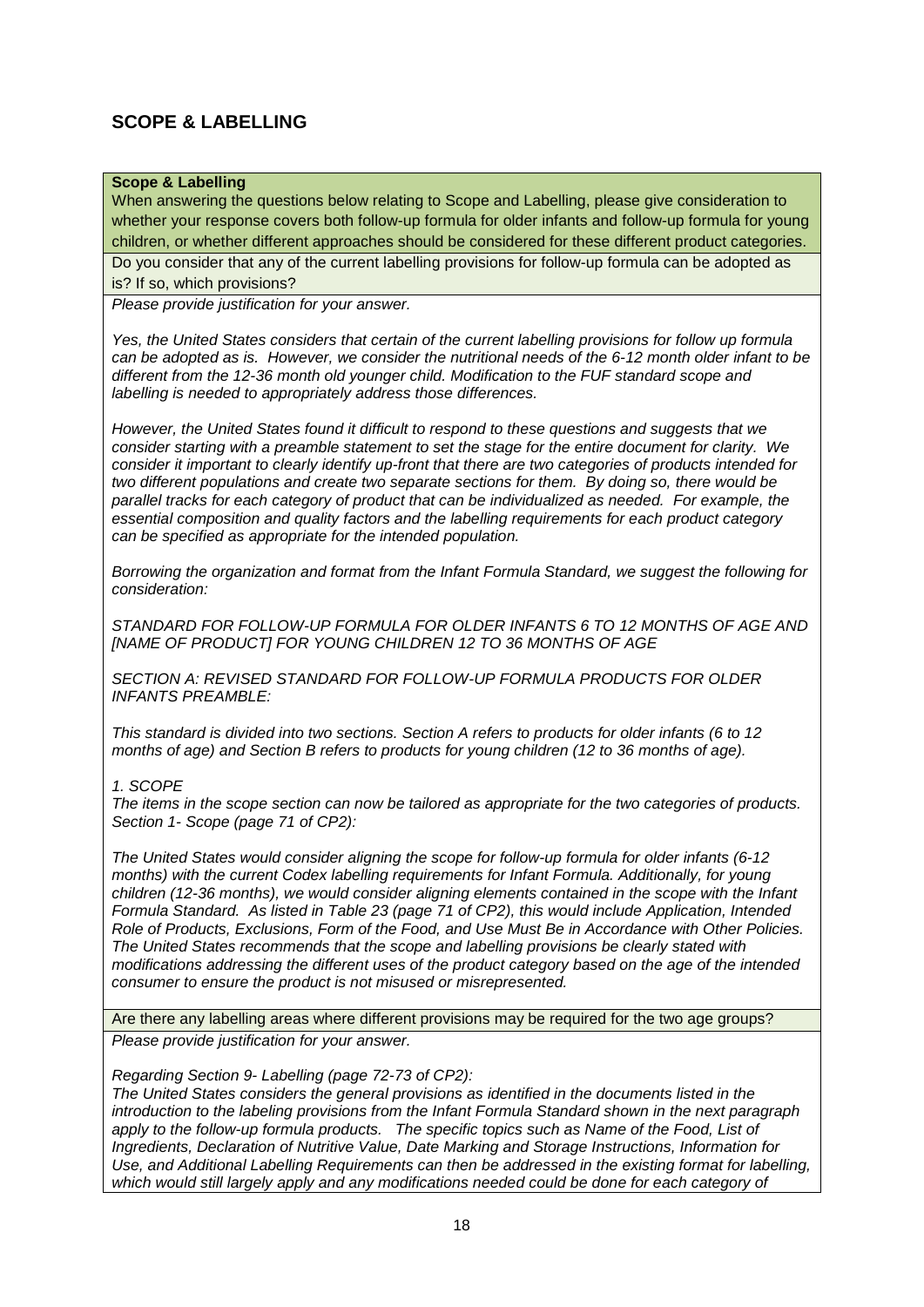#### *product.*

*The requirements of the Codex General Standard for the Labelling of Prepackaged Foods (CODEX STAN 1-1985), the Codex Guidelines on Nutrition Labelling (CAC/GL 2-1985) and the Guidelines for Use of Nutrition and Health Claims apply to infant formula and formula for special medical purposes infants. These requirements include a prohibition on the use of nutrition and health claims for foods for infants and young children except where specifically provided for in relevant Codex*

*Standards or national legislation. In addition to these requirements the following specific provisions apply:* 

#### *9. LABELLING*

*Throughout the text of the standard, we note that the word "food" should be changed to "product" to be consistent with the decision made at the last Committee meeting. It was decided then that followup formula will be referred to as a product not food in the definitions section 2.1.1.*

*The United States agrees with the eWG Chairs proposal to defer consideration on naming the food (Section 9.1) until definition 2.1.1 is finalized, noting that the definition will be considered following sufficient clarity on the composition of follow-up formula for young children.* 

*Further, the United States notes there is a need for label statement differences since there are two different products (older infant and young children). We support the use of distinct names for the two products now included in this standard, one for older infants and one for young children. We note that the Chairs have deferred naming the products in this consultation but we consider it important that the products are clearly distinguishable from one another. We note that the word "formula" implies a product that meets the nutritional requirements of the infant consumer. The definition of infant formula in the STANDARD FOR INFANT FORMULA AND FORMULAS FOR SPECIAL MEDICAL PURPOSES INTENDED FOR INFANTS (CODEX STAN 72 – 1981) is "a breast-milk substitute specially manufactured to satisfy, by itself, the nutritional requirements of infants during the first months of life up to the introduction of appropriate complementary feeding". Thus, the term "formula" has become associated with a product that meets the nutritional requirements of infants.*

*We strongly suggest consideration be given to the product for young children having a different name that does not include the word formula, since it does not provide by itself the normal nutritional requirements of the target group aged 12-36 months. The use of the word "formula" would be misleading, and the product could potentially be fed incorrectly as a complete replacement for all foods. The proposed composition of follow-up formula for young children only requires 13 nutrients unlike the Infant formula Standard and the proposed follow-up formula for older infants both require 32 nutrients.*

*Once the products have a clear identity and labelling formats are considered, a discussion with the CCFL (Codex Committee on Food Labeling) for their advice would be helpful. However, we have provided some suggestions below for consideration and are open to further discussion.*

*The United States suggests that Section 9.4: Date Marking and Storage Instructions (page 72 of CP2) stating that "where practicable, storage instructions shall be in close proximity to the date marking" to the FUF standard for 6-12 month older infants and 12-36 young children for the safety of the products be considered for inclusion.*

*Additionally, the US suggests that Section 9.5: Information for Utilization (pages 72-73 of CP2) with the Codex Standard for Infant Formula for safety reasons which would include Good Hygienic Practice, disposal after preparation, clear graphic instructions for preparation, and warning about health hazards of inappropriate preparation, storage, and use for the older infant 6-12 months be aligned.* 

*The United States considers the statement that follow-up formula shall not be introduced before the sixth month of life as information that should be on the labels of products for older infants. A parallel statement should be included on the labels of the products for young children 12 to 36 months of age to indicate that those products should not be introduced before 12 months of age. Additionally, we consider that the statement indicating that both age groups that are fed these products "shall receive other foods" should be retained in this standard and support discussion regarding the inclusion of*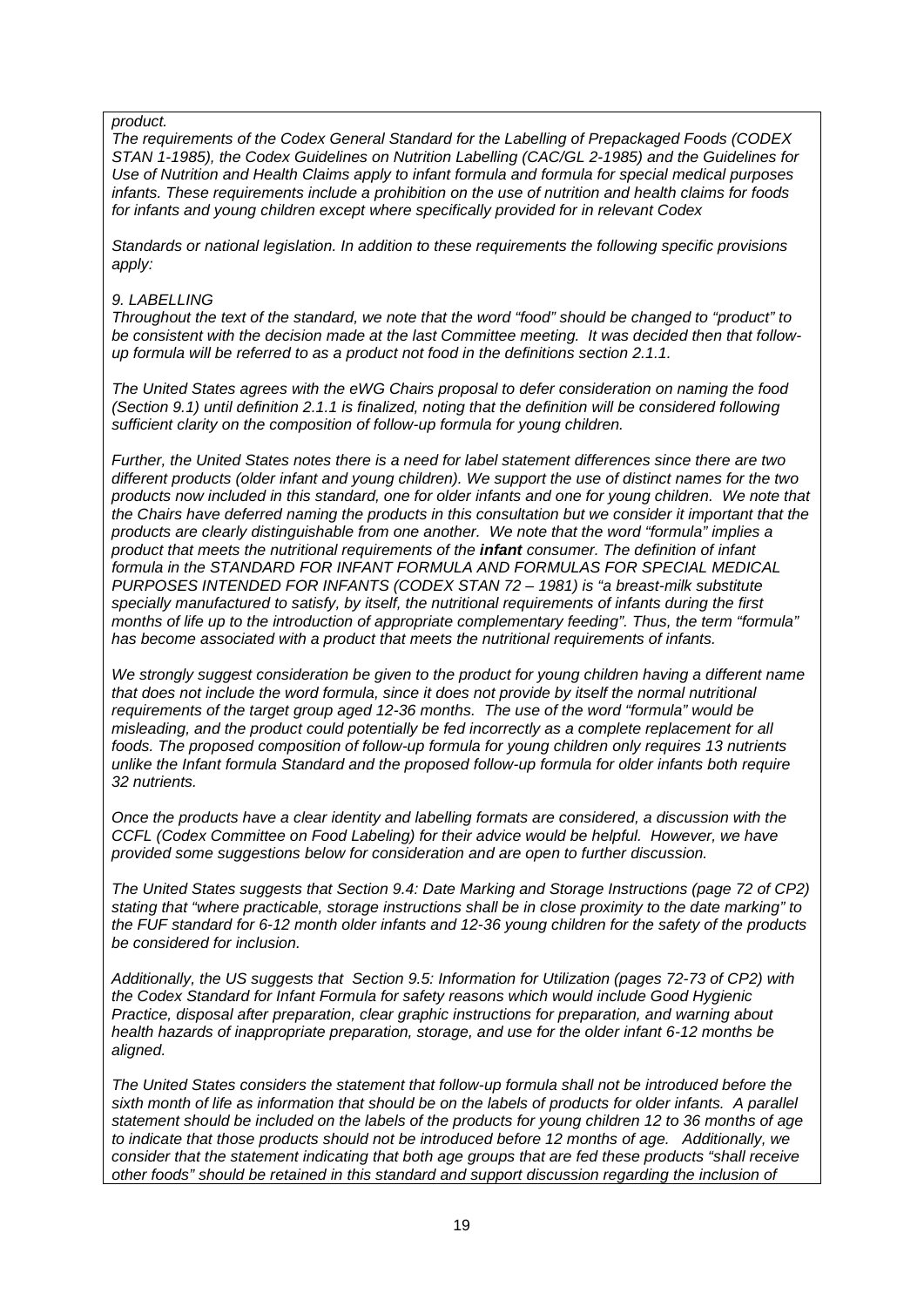*references to and provisions from other appropriate Codex Standards that are applicable for the products' safe production and use.*

Are you aware of further issues and/or evidence that need to be considered to inform the review of the scope and labelling section of the Codex Standard for Follow-up Formula? Please state the specific provisions within the Scope or Labelling section which would be informed by your response. *Answer:*

*The US notes that the exploration of the labeling issues for this product, as laid out by the eWG, has been comprehensive. Our concerns have been discussed above.* 

Do we need to make specific reference to WHA resolutions in the Codex Standard for Follow-up Formula, and if so, how and where? For example in the Scope and Labelling sections. *Answer:*

*The United States considers labelling and marketing/advertising to be two different entities. While labelling is an essential part of the Codex Standard for FUF and required to promote accurate identification and safe and appropriate use of the product, the WHA resolutions relate to marketing. The Infant Formula Standard refers to the WHA 54.2 under section 1.4 of the scope and it could be considered for the 6-12 month old product, if the Committee accepts this product as a breast milk substitute. The product for the 12 -36 month old is not a breast milk substitute and we do not consider it necessary to include the reference in the scope with regard to this product category.*

Please comment on how CCNFSDU should 'give full consideration' to Resolution (A69/A/CONF./7 Rev 1) for 'Ending inappropriate promotion of foods for infants and young children' and the associated technical guidance document. Please be specific in your response and comment on what aspects of the resolution or guidance should be captured within the Standard for Follow-up Formula and within what subsection it should be reflected.

*Answer:*

*The United States considers that the recent Guidance from the WHO has limited applicability to the Codex standard on Follow-up formula. Codex standards do not, as a rule, include restrictions or requirements regarding marketing and promotion. However, we recognize that there is research that shows that mothers are confused regarding the use of these products [16], which underscores the importance of distinct product names and clear instructions for use.*

Taking into consideration relevant WHA resolutions and accompanying documents (section 6) and the role of product in the diet, are changes required to the current drafting of Section 9.6 of the current follow-up formula standard? Please consider both follow-up formula for older infants and for young children when answering this question and comment on whether there would may need to be different approaches for the different product categories.

*9.6 The products covered by this standard are not breast-milk substitutes and shall not be presented as such.*

*Answer:*

*The United States considers modifications are needed to the current drafting of Section 9.6 of the current follow-up formula standard. As previously stated, we consider the Codex Standard for Infant Formula should serve as the model for the Codex Standard for Follow-Up Formula for the older infant (ages 6-12 months). However, in regards to the Codex Standard for Follow-Up for the young child (12-36 months), we consider adding language from the International Code of Marketing of Breast-Milk Substitutes (Article 9) could confuse consumers as the 12-36 month product is not a breast-milk substitute and would not require all provisions in the IF standard.* 

*References*

- 1. Friel, J.K., et al., *Canadian infants' nutrient intakes from complementary foods during the first year of life.* BMC Pediatrics, 2010. **10**: p. 43-43.
- 2. Sharma, S., et al., *Assessing dietary intake among infants and toddlers 0–24 months of age in Baltimore, Maryland, USA.* Nutrition Journal, 2013. **12**: p. 52-52.
- 3. European Food Safety Authority, *Scientific Opinion on the essential composition of infant and follow-on formulae.* EFSA Journal 12(7):3760, 2014. **12**(7): p. 3760.